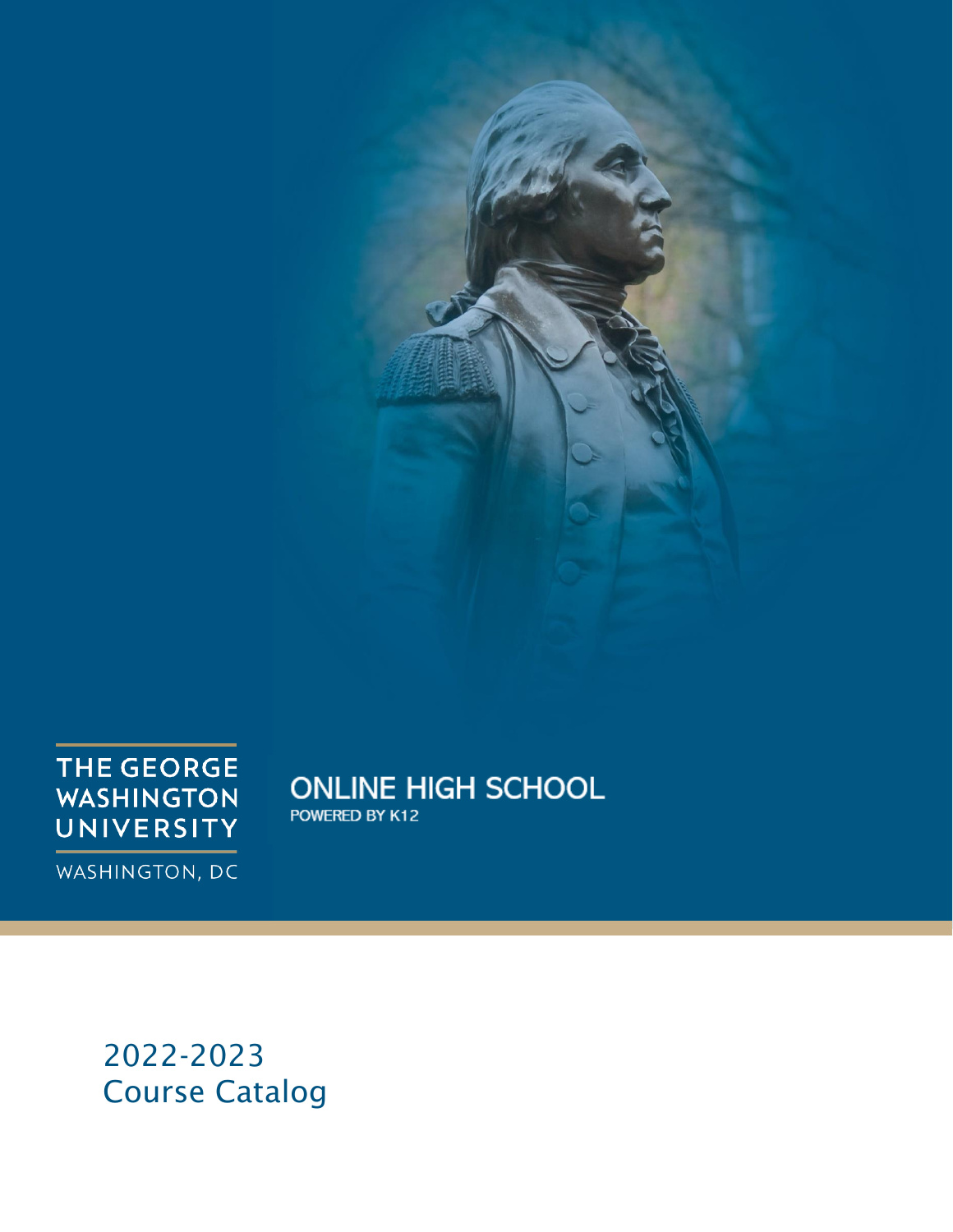## TABLE OF CONTENTS



| <b>ENGLISH AND LANGUAGE ARTS</b> | 4 |
|----------------------------------|---|
| <b>MATH</b>                      | 4 |
| <b>SCIENCE</b>                   | 4 |
| <b>HISTORY</b>                   | 4 |
| ART                              | 4 |
| <b>JOURNEYS SYMPOSIUM</b>        |   |

## *Upper School*

| <b>ENGLISH</b>                     |    |
|------------------------------------|----|
| <b>MATH</b>                        | 8  |
| <b>SCIENCE</b>                     | q  |
| <b>HISTORY AND SOCIAL SCIENCES</b> | 11 |
| <b>WORLD LANGUAGES</b>             | 13 |
| <b>ELECTIVES</b>                   | 15 |
| <b>JOURNEYS SYMPOSIUM</b>          | 22 |
| <b>ORIENTATION</b>                 | 22 |

2 Some courses may require families to purchase materials beyond those supplied by George Washington University Online High School to successfully complete the course. For more information, please contact our school.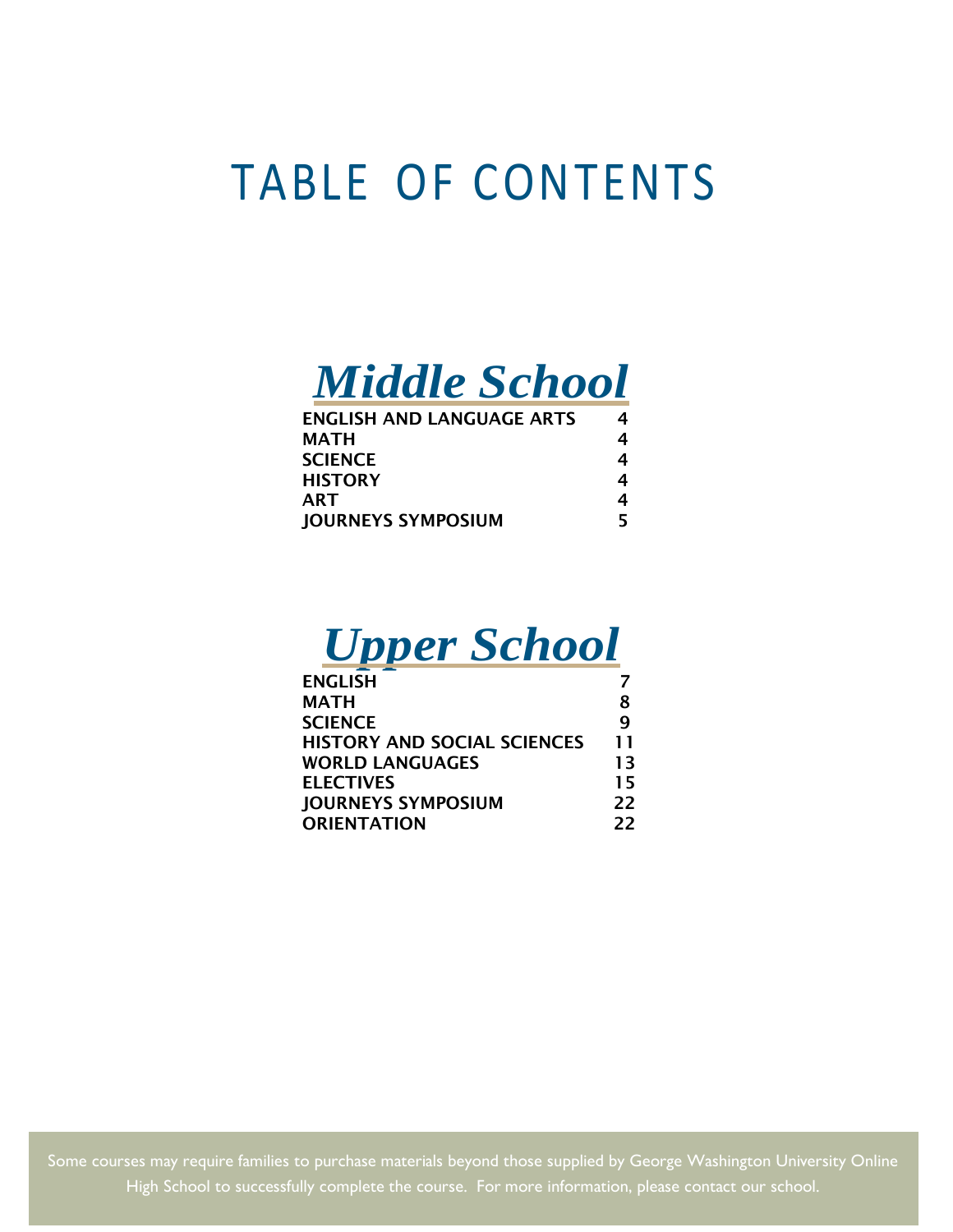## **Middle School**

GWUOHS offers a full list of standard 8th grade courses as listed below. Eighth-grade students who are more advanced in one or more subject areas and wish to challenge themselves even further are eligible to enroll in high school courses, with the approval of our college counselor. The full list of high school courses can be found in the high school section of the catalog.

## **ENGLISH and LANGUAGE ARTS**

#### **SUMMIT LANGUAGE ARTS 8**

Throughout this course, students engage in literary analysis and close reading of short stories, poetry, drama, novels, and informational texts. The course focuses on the interpretation of literary works, analysis of informational texts, and the development of oral and written communication skills in standard (formal) English. Students read "between the lines" to interpret literature and go beyond the text to discover how the culture in which a work of literature was created contributes to the theme and ideas it conveys. Analysis of the structure and elements of informational texts and media helps students develop the skills needed for academic success and navigating the world. Students continue to acquire knowledge and skills in grammar, usage, mechanics, and vocabulary. Implementing reading strategies, self-monitoring progress, and reflecting on successes and challenges help students become metacognitive learners. The course includes discussion activities that engage students in the curriculum while creating a sense of community.

**Course Length:** Two Semesters **Prerequisite:** Language Arts 7 or equivalent

## **MATH**

#### **SUMMIT ALGEBRA 1**

The Summit Algebra 1 course is intended to formalize and extend the mathematics that students learned in the middle grades. Because it is built to follow revised middle school math courses, the course covers slightly different ground than previous versions of algebra. In this course, students deepen their understanding of linear and exponential relationships by contrasting them with each other. Students also apply linear models to data that exhibit a linear trend. The course also covers analyzing, solving, and using quadratic functions.

**Course Length:** Two Semesters

## **SCIENCE**

#### **SUMMIT PHYSICAL SCIENCE**

The Physical Science curriculum introduces students to many aspects of the physical world, focusing first on chemistry and then on physics. The course provides an overview of the physical world and gives students tools and concepts to think clearly about matter, atoms, molecules, chemical reactions, motion, force, momentum, work and machines, energy, waves, electricity, light, and other aspects of chemistry and physics.

Among other subjects, students study the structure of atoms; the elements and the Periodic Table; chemical reactions; forces, including gravitational, motion, acceleration, and mass; and energy, including light, thermal, electricity, and magnetism.

**Course Length**: Two Semesters

## **HISTORY**

#### **SUMMIT WORLD HISTORY II**

Continuing a survey of World History from prehistoric to modern times, K12 online lessons and assessments complement the second volume of *The Human Odyssey*, a textbook series developed and published by K12. This course focuses on the story of the past from the fourteenth century to 1917 and the beginning of World War I. The course is organized chronologically and, within broad eras, regionally. Lessons explore developments in religion, philosophy, the arts, and science and technology. The course introduces geography concepts and skills as they appear in the context of the historical narrative.

**Course Length:** Two Semesters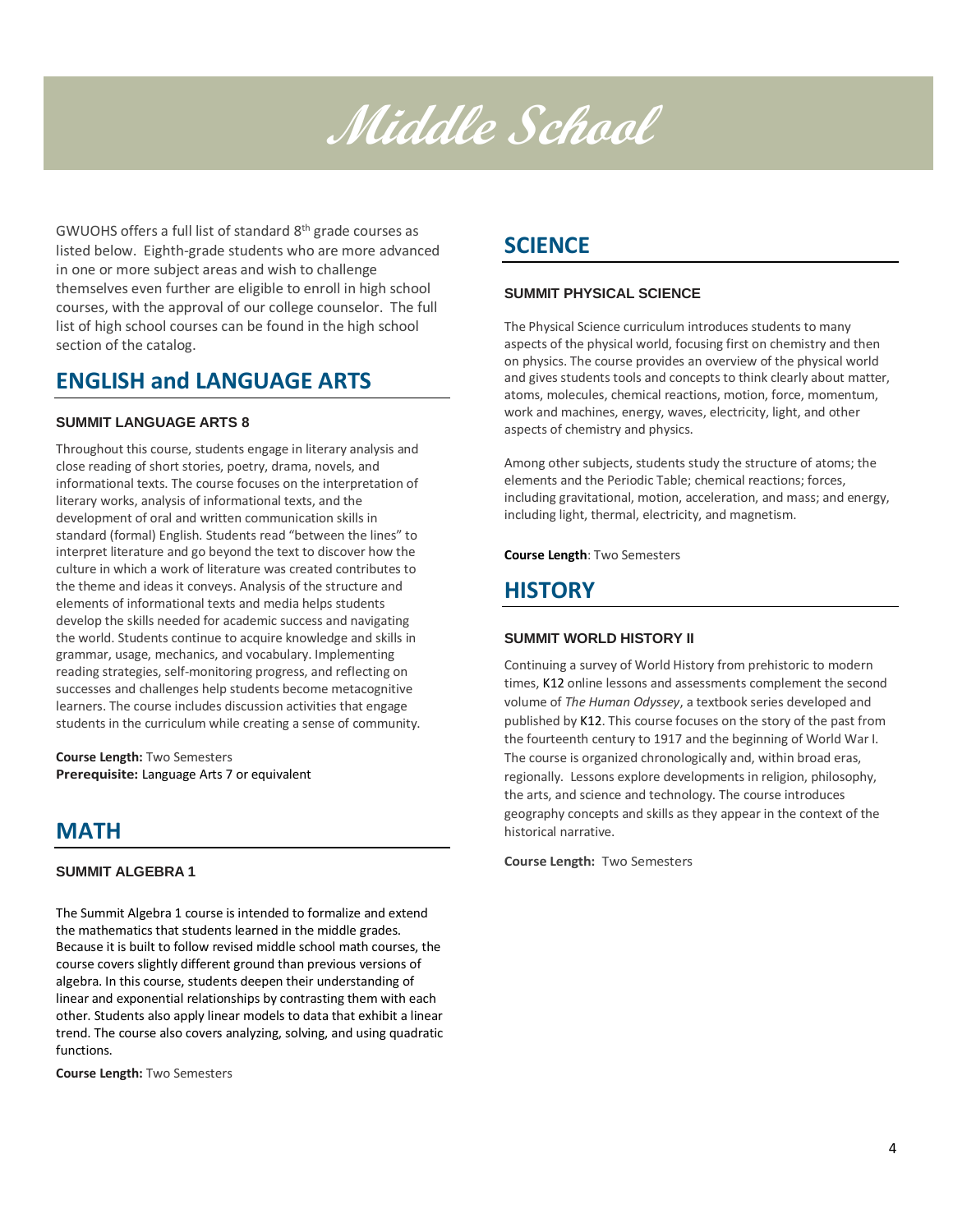## **JOURNEYS SYMPOSIUM**

Entering a new school (and an on-line one to boot!) can be a difficult transition. The Journeys Symposium Middle and High School programs blend a robust on-line learning introduction with help in establishing academic, social, and emotional skills to best prepare students for success in middle school, high school, and beyond. Students meet in on-line classrooms with their Journeys instructor and classmates and build a sense of community and camaraderie as well as essential skill sets. The Journeys Symposium Middle School program is composed of two, consecutive year-long seminars.

#### **GRADE 8: JUMPING INTO JOURNEYS**

Jumping into Journeys alludes to the 8th-grade transition into high school. This course challenges 8th graders to become leaders of the middle school community and actively map out their plan for academic success, including course scheduling and progression, career exploration, self-reflection, and preparing for the rigor of high school.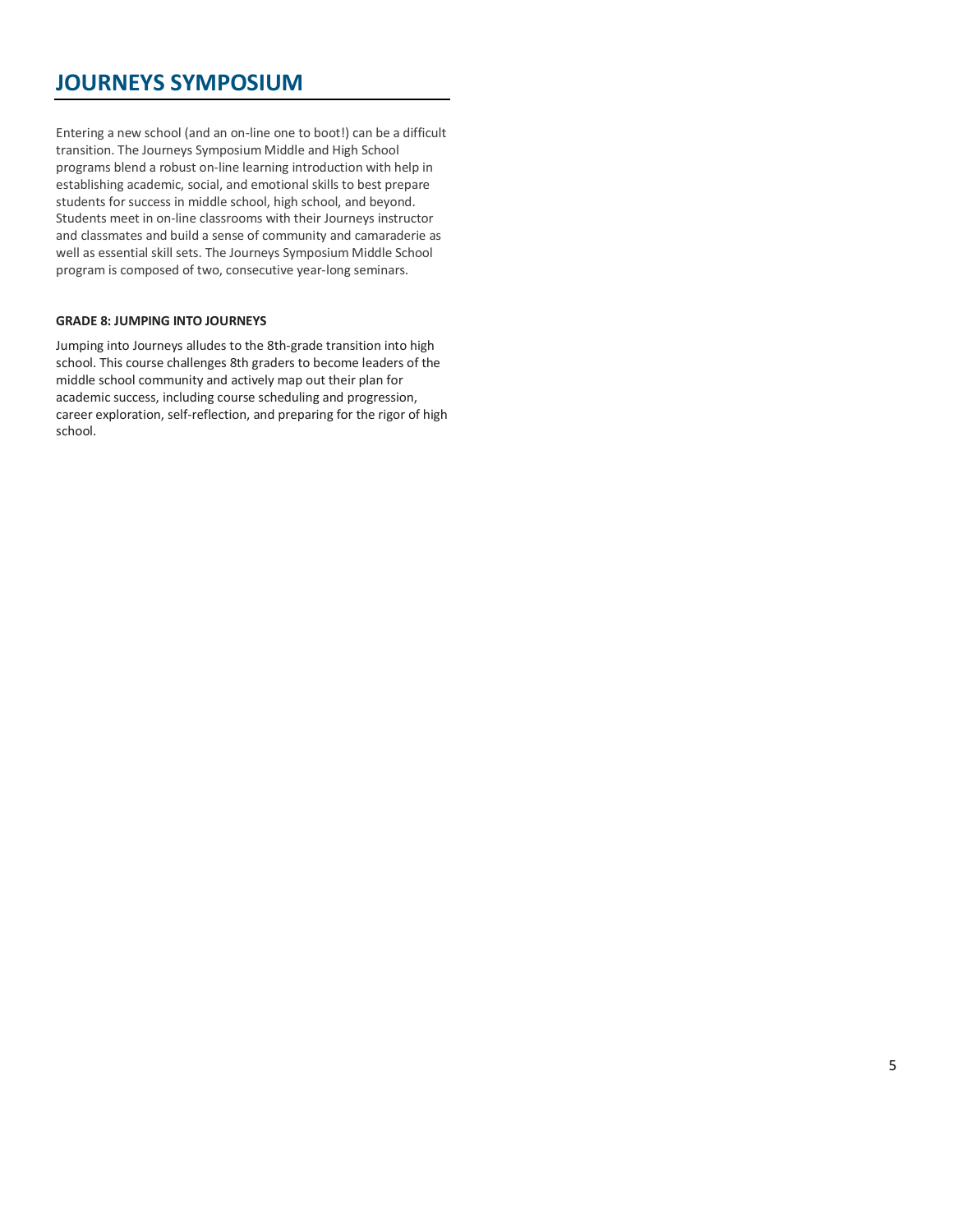# **Upper School**

In comprehensive courses, students do more extensive writing and research projects and tackle problems that require more analytical thinking. Course projects and activities also demand more independent thinking and self-discipline than projects in core courses. Honors courses hold students to a greater degree of accountability and demand even greater independence and selfdiscipline. Students synthesize and evaluate information and concepts from multiple sources and read texts typically assigned in college-level courses. Students also demonstrate college-level writing in essays that require analysis of primary and secondary sources, responsible use of evidence, and comprehensive citation of sources. AP® courses are college-level courses that follow the curriculum specified by the College Board. These courses are designed to prepare students for success on AP® exams, providing students the opportunity to earn credit at most of the nation's colleges and universities.

### **ENGLISH**

(These courses fulfill the English Credit Requirement)

#### **ENG108E2: SUMMIT ENGLISH 9 (COMPREHENSIVE)**

This Summit English 9 course includes engaging and interactive instruction about reading, writing, speaking, and listening, and language, with a focus on exploring a wide variety of genres and their elements. Students learn how to carefully read, interpret, and analyze literature and nonfiction works of cultural or historical significance appropriate to grade 9. Throughout the course, students practice narrative, informational, and argument writing. Students also develop and deliver presentations and participate in discussions with their peers.

#### **Course Length:** Two semesters

**Prerequisites:** Literary Analysis and Composition (Grade 8) or equivalent

#### **ENG109E2: SUMMIT ENGLISH 9 HONORS**

The Summit English 9 Honors course includes engaging and interactive instruction about reading, writing, speaking, and listening, and language, with a focus on exploring a wide variety of genres and their elements. Students learn how to carefully read,

interpret, and analyze literature and nonfiction works of cultural or historical significance appropriate to grade 9. Throughout the course, students practice narrative, informational, and argument writing. Students also develop and deliver presentations and participate in discussions with their peers.

This course includes all the topics in ENG108 as well as several extension activities. Each semester also includes an independent honors project.

#### **Course Length:** Two semesters

**Prerequisites:** Literary Analysis and Composition (Grade 8) (or equivalent)

#### **ENG208E2: SUMMIT ENGLISH 10 (COMPREHENSIVE)**

The Summit English 10 course includes engaging and interactive instruction about reading, writing, speaking, and listening, and language, with a focus on exploring a wide variety of genres and their elements. Students learn how to carefully read, interpret, and analyze literature and nonfiction works of cultural or historical significance appropriate to grade 10. Throughout the course, students practice narrative, informational, and argument writing. Students also develop and deliver presentations and participate in discussions with their peers.

#### **Course Length:** Two semesters

**Prerequisite:** Literary Analysis and Composition I (or equivalent)

#### **ENG209E2: SUMMIT ENGLISH 10 HONORS**

The Summit English 10 Honors course includes engaging and interactive instruction about reading, writing, speaking, and listening, and language, with a focus on exploring a wide variety of genres and their elements. Students learn how to carefully read, interpret, and analyze literature and nonfiction works of cultural or historical significance appropriate to Grade 10. Throughout the course, students practice narrative, informative, and argument writing. Students also develop and deliver presentations and participate in discussions with their peers.

This course includes all the topics in Summit English 10, as well as an independent honors project in each semester.

**Course Length:** Two semesters **Prerequisites:** Literary Analysis and Composition I (or equivalent)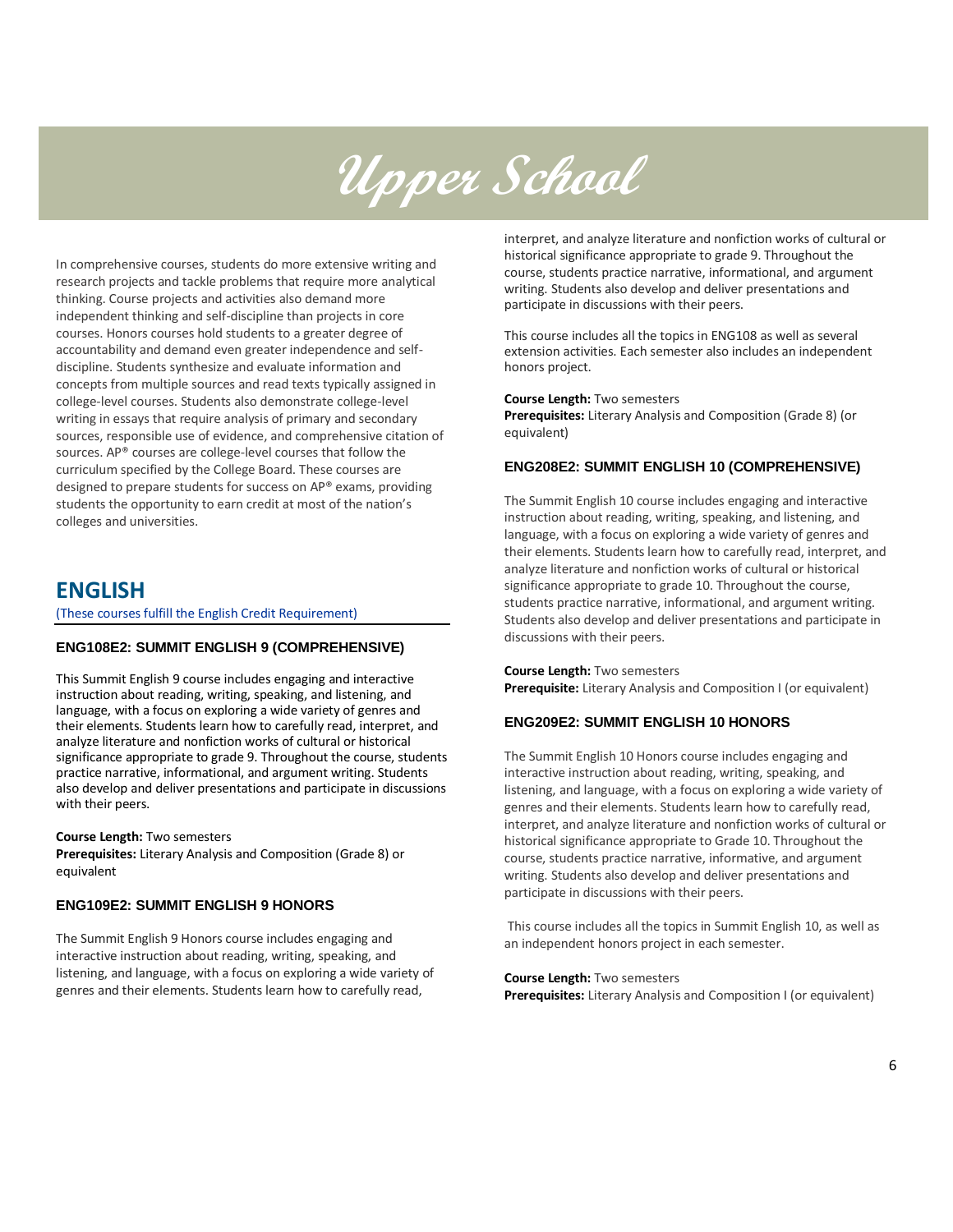#### **ENG303E3: SUMMIT AMERICAN LITERATURE (COMPREHENSIVE)**

In this course, students read and analyze works of American literature from colonial to contemporary times, including poetry, short stories, novels, drama, and nonfiction. These works provide opportunities for text analysis, critical writing, creative projects, and online discussions. Students develop vocabulary skills and refresh their knowledge of grammar, usage, and mechanics in preparation for standards tests.

**Course Length:** Two semesters **Prerequisite:** English 10 (or equivalent)

#### **ENG304E3: SUMMIT AMERICAN LITERATURE HONORS**

In this course, students read and analyze works of American literature from colonial to contemporary times, including poetry, short stories, novels, drama, and nonfiction. The literary works provide opportunities for critical writing, creative projects, and online discussions. Students develop vocabulary skills and refresh their knowledge of grammar, usage, and mechanics. Students enrolled in this challenging course will also complete independent projects that deepen their understanding of the themes and ideas presented in the curriculum.

#### **Course Length:** Two semesters

**Prerequisites:** English 10 Honors (or equivalent) and teacher/school counselor recommendation.

#### **ENG313: RHETORIC (COMPREHENSIVE)**

This course is designed for students who already have a basic understanding of the writing process in general and some experience with research writing. The course examines elements of various analytical writing patterns (expository, descriptive, compare and contrast, argument, etc.). After a refresher of these patterns, students will complete a series of research projects and begin compiling a writing portfolio showcasing their abilities as writers. The goal of this course is to prepare students for the writing challenges that exist for freshmen entering a typical four- year university.

**Course Length:** Two semesters. Semesters A and B should be taken consecutively and not simultaneously.

#### **ENG403: SUMMIT BRITISH AND WORLD LITERATURE (COMPREHENSIVE)**

Students read selections from British and world literature in a loosely organized chronological framework. They analyze the themes, styles, and structures of these text and make thematic connections among diverse authors, periods, and settings. Students complete guided and independent writing assignments that refine their analytical skills. They have opportunities for creative expression in projects of their choice. Students also practice testtaking skills for standardized assessments in critical reading and writing.

**Course Length:** Two semesters **Prerequisites:** ENG303: American Literature (or equivalent)

#### **ENG404: SUMMIT BRITISH AND WORLD LITERATURE HONORS**

Students read selections from British and world literature in a loosely organized chronological framework. They analyze themes, styles, and structures of these texts and make thematic connections among diverse authors, periods, and settings. Students work independently on many of their analyses and engage in creative collaboration with their peers. Students also practice test-taking skills for standardized assessments in critical reading and writing.

#### **Course Length:** Two semesters

**Prerequisites:** ENG304: Honors Literary Analysis and Composition II (or equivalent) or ENG304: Honors American Literature (or equivalent); and teacher/school counselor recommendation

#### **ENG500E4: AP® ENGLISH LANGUAGE AND COMPOSITION**

The course is structured into units, based on the College Board guide. Students will closely examine big ideas such as: rhetorical situation, claims and evidence, reasoning and organization and style. They will read a variety of non-fiction writings, including scientific, sociological, philosophical, and narrative texts. The students will read, annotate, and write synthesis essays (using several primary sources), as well as argument and rhetorical analysis essays. Students will work through the writing process using peer review and teacher feedback to complete several drafts of their work. This course is designed to be equivalent of a one-semester introductory college-or university-level survey course. This course meets guidelines outlined in the College Board's AP® English Language and Composition Course and Exam Description.

#### **Course Length:** Two semesters

**Prerequisites:** Success in ENG204: Honors Literary Analysis and Composition II (or equivalent) or ENG304: Honors American Literature (or equivalent), and teacher/school counselor recommendation

#### **ENG510E4: AP® ENGLISH LITERATURE AND COMPOSITION**

The course is structure into units, based on the College Board Course and Exam Description. Students will closely examine big ideas such as: character, setting, structure, narration, figurative language, and literary argument. They will read fictional works, including short fiction, long fiction, poetry, and drama from a variety of countries and time periods. Students will practice analyzing works through an assortment of strategies. Students will write multiple essays encompassing prose fiction analysis, poetry analysis, and literary argument. They will also complete a full research paper that compares two works, utilizing secondar, as well as primary, sources. They will complete an annotated bibliography and work through the writing process using peer review and teacher feedback to complete several drafts of their paper. In addition, students will be given opportunities to practice for the AP® exam, with both multiplechoice questions and timed essays. This course is designed to be the equivalent of a one-semester introductory college-or university-level survey course.

#### **Course Length:** Two semesters

**Prerequisites:** Success in ENG204: Honors Literary Analysis and Composition II (or equivalent) or ENG304: Honors American Literature (or equivalent), and teacher/school counselor recommendation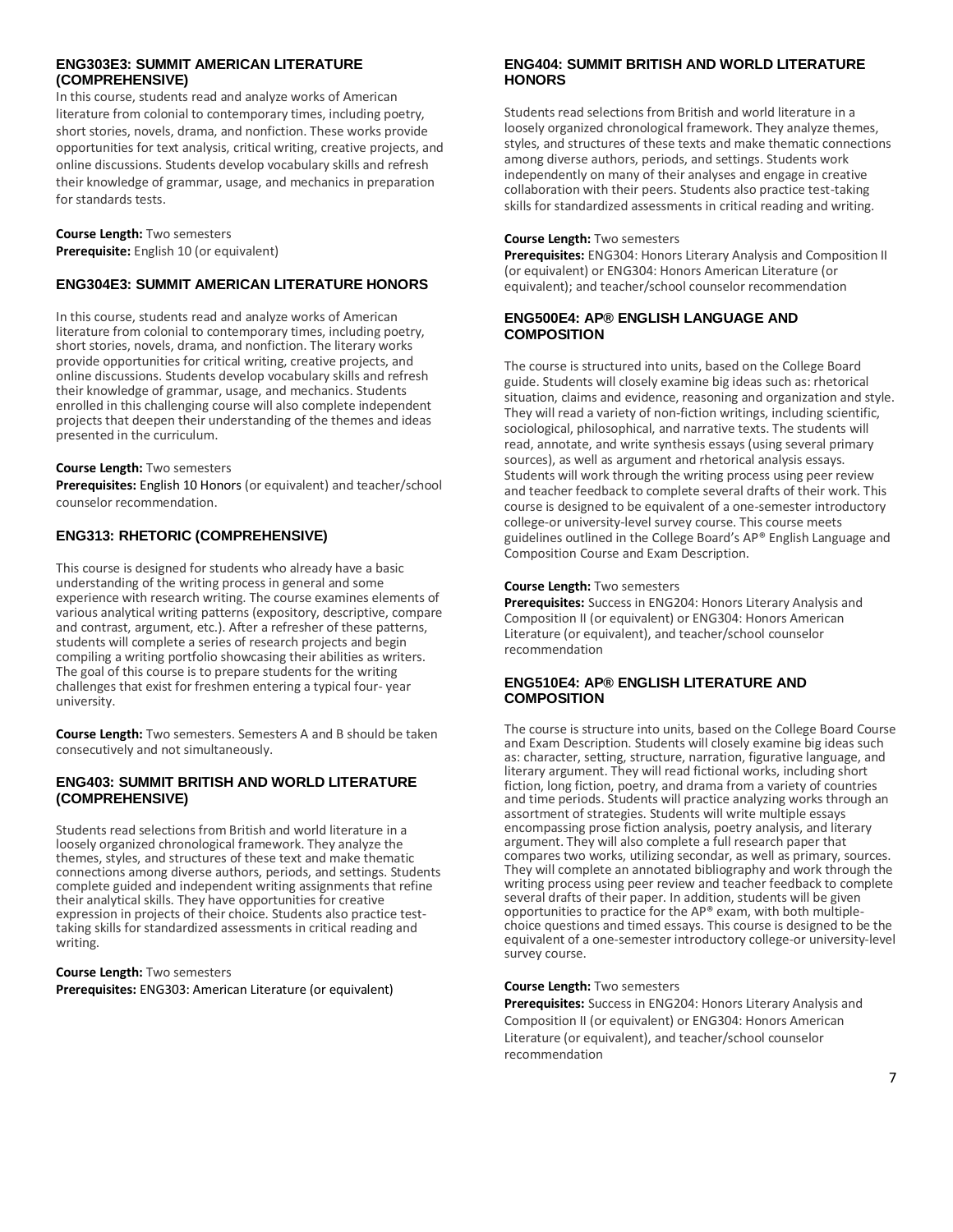#### **MTH128 SUMMIT ALGEBRA 1**

The Summit Algebra 1 course is intended to formalize and extend the mathematics that students learned in the middle grades. Because it is built to follow revised middle school math courses, the course covers slightly different ground than previous versions of algebra. In this course, students deepen their understanding of linear and exponential relationships by contrasting them with each other. Students also apply linear models to data that exhibit a linear trend. The course also covers analyzing, solving, and using quadratic functions.

**Course Length:** Two semesters

#### **MTH129: SUMMIT ALGEBRA 1 HONORS**

K12's Summit Algebra 1 course is intended to formalize and extend the mathematics that students learned in the middle grades. Because it is built to follow revised middle school math courses, the course covers slightly different ground than previous versions of Algebra. In this course, students deepen their understanding of linear and exponential relationships by contrasting them with each other. Students also apply linear models to data that exhibit a linear trend. The course also covers analyzing, solving, and using quadratic functions.

**Course Length:** Two semesters

#### **MTH307: SUMMIT PRACTICAL MATH**

In this course, students use math to solve real-world problems—and real-world problems to solidify their understanding of key mathematical topics. Data analysis, math modeling, and personal finance are key themes in this course. Specific topics of study include statistics, probability, graphs of statistical data, regression, finance, and budgeting. In addition, students learn how to use several mathematical models involving algebra and geometry to solve problems. Proficiency is measured through frequent online and offline assessments as well as class participation. Units focused on projects also allow students to apply and extend their math skills in real-world cases.

**Course Length**: Two semesters **Prerequisites**: Algebra I and Geometry

#### **MTH208: SUMMIT GEOMETRY (COMPREHENSIVE)**

This Summit Geometry course builds on the geometry covered in middle school to explore more complex geometric situations and deepen students' ability to explain geometric relationships, moving toward formal mathematical arguments. Specific topics include similarity and congruence, analytic geometry, circles, the Pythagorean theorem, right triangle trigonometry, analysis of threedimensional objects, conic sections, and geometric modeling.

**Course Length:** Two semesters **Prerequisite:** Algebra 1 (or equivalent)

#### **MTH209: SUMMIT GEOMETRY HONORS**

This Summit Geometry Honors course builds on the geometry covered in middle school to explore more complex geometric situations and deepen students' ability to explain geometric relationships, moving toward formal mathematical arguments. Specific topics include similarity and congruence, analytic geometry, circles, the Pythagorean theorem, right triangle trigonometry, analysis of three-dimensional objects, conic sections, and geometric modeling. This course includes all the topics in MTH208 as well as several extension activities. Each semester also includes an independent honors project.

**Course Length:** Two semesters

**Prerequisites:** Algebra 1 (or equivalent)

#### **MTH308: SUMMIT ALGEBRA 2 (COMPREHENSIVE)**

This Summit Algebra 2 course, students build on their work with linear, quadratic, and exponential functions, and extend their repertoire to include polynomial, rational, radical, and trigonometric functions. Students also expand their ability to model situations and solve equations, including solving quadratic equations over the set of complex numbers and solving exponential equations using the properties of logarithms. The course covers sequences and series, probability distributions, and more advanced data analysis techniques.

**Course Length:** Two semesters **Prerequisites:** Algebra 1 and Geometry (or equivalents)

#### **MTH309: SUMMIT ALGEBRA 2 HONORS**

This Summit Algebra 2 Honors course, students build on their work with linear, quadratic, and exponential functions, and extend their repertoire to include polynomial, rational, radical, and trigonometric functions. Students also expand their ability to model situations and solve equations, including solving quadratic equations over the set of complex numbers and solving exponential equations using the properties of logarithms. The course covers sequences and series, probability distributions, and more advanced data analysis techniques. This course includes all the topics in MTH308 as well as several extension activities. Each semester also includes an independent honors project.

**Course Length:** Two semesters **Prerequisites:** Algebra 1 and Geometry (or equivalents)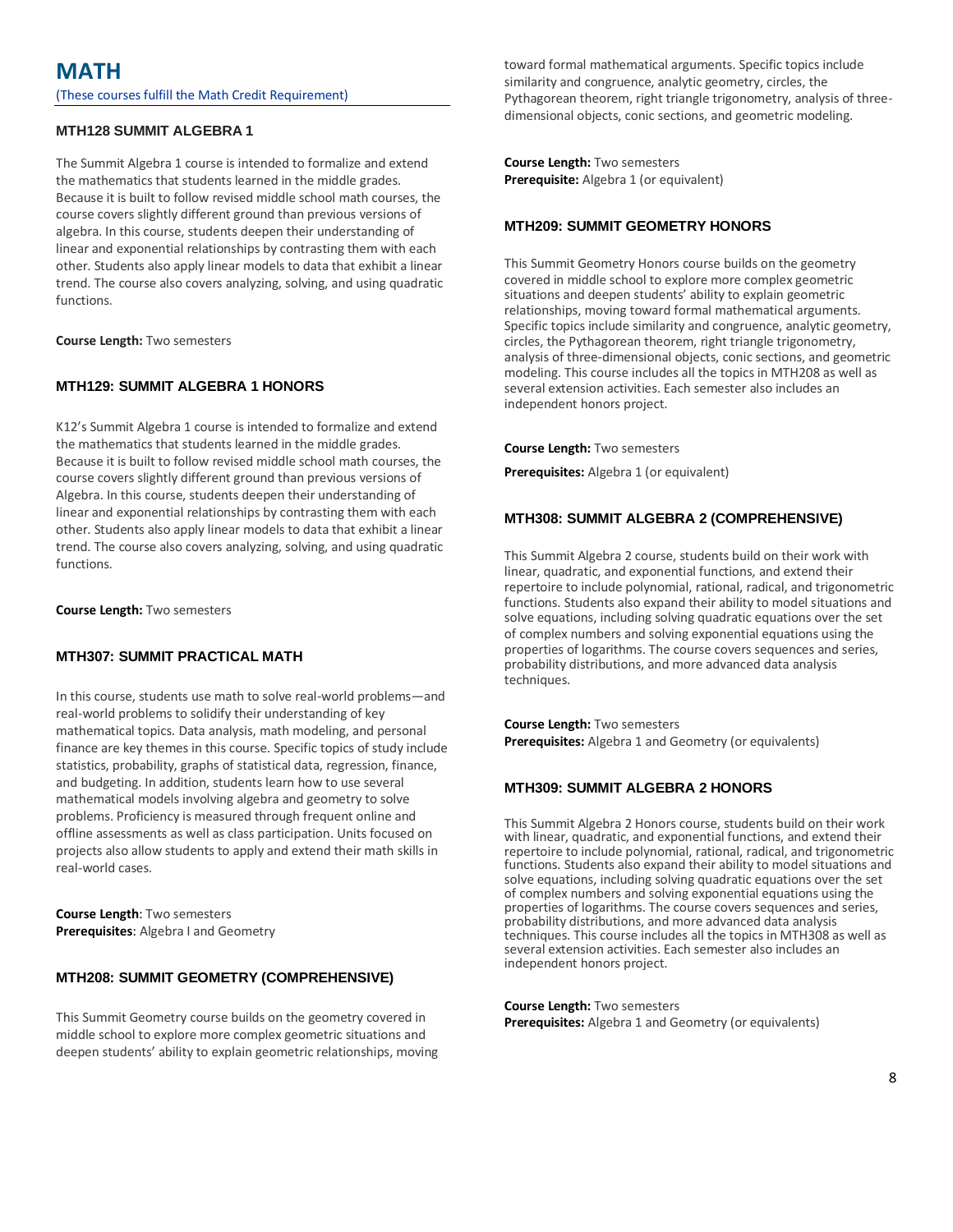#### **MTH403: SUMMIT PRE-CALCULUS/TRIGONOMETRY (COMPREHENSIVE)**

Pre-calculus weaves together concepts of algebra and geometry into a preparatory course for calculus. The course focuses on the mastery of critical skills and exposure to new skills necessary for success in subsequent math courses. Topics include quadratic, exponential, logarithmic, radical, polynomial, and rational functions; matrices; and conic sections in the first semester. The second semester covers an introduction to infinite series, trigonometric ratios, functions, and equations; inverse trigonometric functions; applications of trigonometry, including vectors; polar equations and polar form of complex numbers; arithmetic of complex numbers; and parametric equations.Connections are made throughout the course to calculus and a variety of other fields related to mathematics. Purposeful concentration is placed on how the concepts covered relate to each other. Demonstrating the connection between the algebra and the geometry of concepts highlights the interwoven nature of the study of mathematics.

**Course Length:** Two semesters

**Prerequisites:** MTH203: Geometry and MTH303: Algebra II (or equivalents)

#### **MTH413: SUMMIT PROBABILITY AND STATISTICS (COMPREHENSIVE)**

Students learn counting methods, probability, descriptive statistics, graphs of data, the normal curve, statistical inference, and linear regression. Proficiency is measured through frequent online and offline assessments, as well as asynchronous discussions. Problemsolving activities provide an opportunity for students to demonstrate their skills in real-world situations.

**Course Length:** One semester **Prerequisite:** MTH303: Algebra II (or equivalent)

#### **MTH433: SUMMIT CALCULUS**

This course provides a comprehensive survey of differential and integral calculus concepts, including limits, derivative and integral computation, linearization, Riemann sums, the fundamental theorem of calculus, and differential equations. Content is presented across ten units and covers various applications, including graph analysis, linear motion, average value, area, volume, and growth and decay models. In this course students use an online textbook, which supplements the instruction they receive and provides additional opportunities to practice using the content they've learned. Students will use an embedded graphing calculator applet (GCalc) for their work on this course; the software for the applet can be downloaded at no charge.

**Course Length:** Two semesters **Prerequisites:** MTH403: Summit Pre-Calculus/Trigonometry (or equivalent)

#### **MTH500E3: AP® CALCULUS AB**

In AP Calculus AB, students learn to understand change geometrically and visually (by studying graphs of curves), analytically (by studying and working with mathematical formulas), numerically (by seeing patterns in sets of numbers), and verbally. Instead of simply getting the right answer, students learn to evaluate the soundness of proposed solutions and to apply mathematical reasoning to real-world models. Calculus helps scientists, engineers, and financial analysts understand the complex relationships behind real-world phenomena. The equivalent of an introductory collegelevel calculus course, AP Calculus AB prepares students for the AP exam and further studies in science, engineering, and mathematics.

#### **Course Length:** Two semesters

**Prerequisites:** MTH403: Summit Pre-Calculus/Trigonometry (or equivalent)

#### **MTH510E3: AP® STATISTICS**

AP Statistics gives students hands-on experience in collecting, analyzing, graphing, and interpreting real-world data. They will learn to effectively design and analyze research studies by reviewing and evaluating real research examples taken from daily life. The next time they hear the results of a poll or study, they will know whether the results are valid. As the art of concluding imperfect data and the science of real-world uncertainties, statistics play an important role in many fields. The equivalent of an introductory college-level course, AP Statistics prepares students for the AP exam and further study in science, sociology, medicine, engineering, political science, geography, and business.

**Course Length**: Two semesters **Prerequisites**: MTH303: Algebra II (or equivalent)

## **SCIENCE**

(These courses fulfill the Science Credit Requirement)

#### **SCI113E3: SUMMIT EARTH SCIENCE (COMPREHENSIVE)**

This course provides students with a comprehensive earth science curriculum, focusing on geology, oceanography, astronomy, weather, and climate. The program consists of in-depth online lessons, an associated reference book, collaborative activities, virtual laboratories, and hands-on laboratories students can conduct at home. The course prepares students for further studies in geology, meteorology, oceanography, and astronomy courses, and gives them practical experience in implementing scientific methods.

**Course Length:** Two semesters

**Prerequisite:** Middle School Life Science (or equivalent)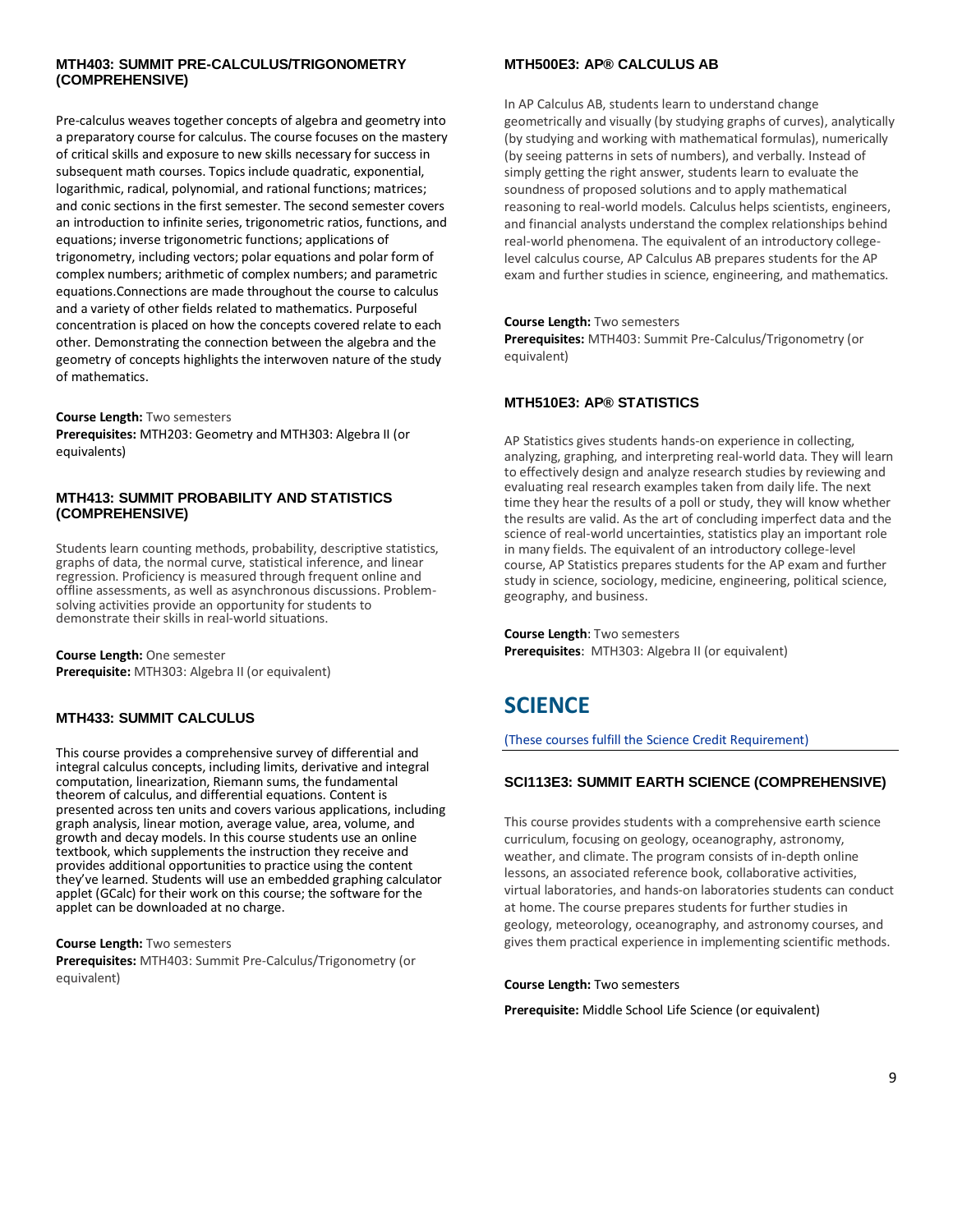#### **SCI114E3: SUMMIT EARTH SCIENCE HONORS**

This challenging course provides students with an honors-level earth science curriculum, focusing on geology, oceanography, astronomy, weather, and climate. The program consists of online lessons, an associated reference book, collaborative activities, and hands-on laboratories students can conduct at home. The course prepares students for advanced studies in geology, meteorology, oceanography, and astronomy courses, and gives them more sophisticated experience in implementing scientific methods. Additional honors assignments include debates, research papers, and extended collaborative laboratories.

#### **Course Length:** Two semesters

**Prerequisites:** Middle School Earth Science (or equivalent) Middle School Physical Science (suggested, or equivalent); and teacher/school counselor recommendation

#### **SCI203E3: SUMMIT BIOLOGY (COMPREHENSIVE)**

In this comprehensive course, students investigate the chemistry of living things: the cell, genetics, evolution, the structure and function of living things, and ecology. The program consists of in-depth online lessons, including extensive animations, collaborative explorations, virtual laboratories, and hands-on laboratory experiments students can conduct at home.

#### **Course Length:** Two semesters **Prerequisites:** Middle School Life Science (or equivalent)

#### **SCI204E3: SUMMIT BIOLOGY HONORS**

This course provides students with a challenging honors-level biology curriculum, focusing on the chemistry of living things: the cell, genetics, evolution, the structure and function of living things, and ecology. The program consists of advanced online lessons, including extensive animations, an associated reference book, collaborative explorations, and hands-on laboratory experiments students can conduct at home. Honors activities include debates, research papers, extended collaborative, and virtual laboratories.

#### **Course Length:** Two semesters

**Prerequisites:** Middle School Life Science (or equivalent), success in previous science course; and teacher/counselor recommentdation.

#### **SCI303E3: SUMMIT CHEMISTRY (COMPREHENSIVE)**

This course gives students a solid basis to move on to future studies. The course provides an in-depth survey of all key areas, including atomic structure, chemical bonding and reactions, solutions, stoichiometry, thermochemistry, organic chemistry, and nuclear chemistry. The course includes direct online instruction, virtual laboratories, and related assessments, used with a problem-solving book.

#### **Course Length:** Two semesters

**Prerequisites:** Satisfactory vompletion of either Middle School Physical Science or SCI102: Physical Science and a solid grasp of algebra basics, evidenced by success in Algebra 1 (or equivalent)

#### **SCI304E3: SUMMIT CHEMISTRY HONORS**

This advanced course gives students a solid basis to move on to more advanced courses. The challenging course surveys all key areas of chemistry, including atomic structure, chemical bonding and reactions, solutions, stoichiometry, thermochemistry, organic chemistry, and nuclear chemistry, enhanced with challenging model problems and assessments. Students' complete community-based written research projects treat aspects of chemistry that require individual research and reporting and participate in online threaded discussions.

#### **Course Length:** Two semesters

**Prerequisites:** Success in a previous science course, MTH123 or MTH124: Honors Algebra I (or equivalents); and teacher/school counselor recommendation

#### **SCI403: SUMMIT PHYSICS (COMPREHENSIVE)**

This course provides a comprehensive survey of all key areas: physical systems, measurement, kinematics, dynamics, momentum, energy, thermodynamics, waves, electricity, and magnetism, and introduces students to modern physics topics such as quantum theory and the atomic nucleus. The course gives students a solid basis to move on to more advanced courses later in their academic careers. The program consists of online instruction, laboratories, and related assessments, plus an associated problem-solving book.

#### **Course Length:** Two semesters

**Prerequisites:** MTH303: Algebra II and MTH403: Pre-Calculus/Trigonometry (or equivalents) (MTH403 strongly recommended as a prerequisite, but this course may instead be taken concurrently with SCI403)

#### **SCI404: SUMMIT PHYSICS HONORS**

This advanced course surveys all key areas: physical systems, measurement, kinematics, dynamics, momentum, energy, thermodynamics, waves, electricity, and magnetism, and introduces students to modern physics topics such as quantum theory and the atomic nucleus. Additional honors assignments include debates, research papers, extended collaborative laboratories, and virtual laboratories. The course gives a solid basis for moving on to more advanced college physics courses. The program consists of online instruction, laboratories, and related assessments, plus an associated problem-solving book.

#### **Course Length:** Two semesters

**Prerequisites:** MTH303: Algebra II or MTH304: Honors Algebra II and MTH403: Pre-Calculus/Trigonometry (MTH403 strongly recommended as a prerequisite, but this course may instead be taken concurrently with SCI404); and teacher/ school counselor recommendation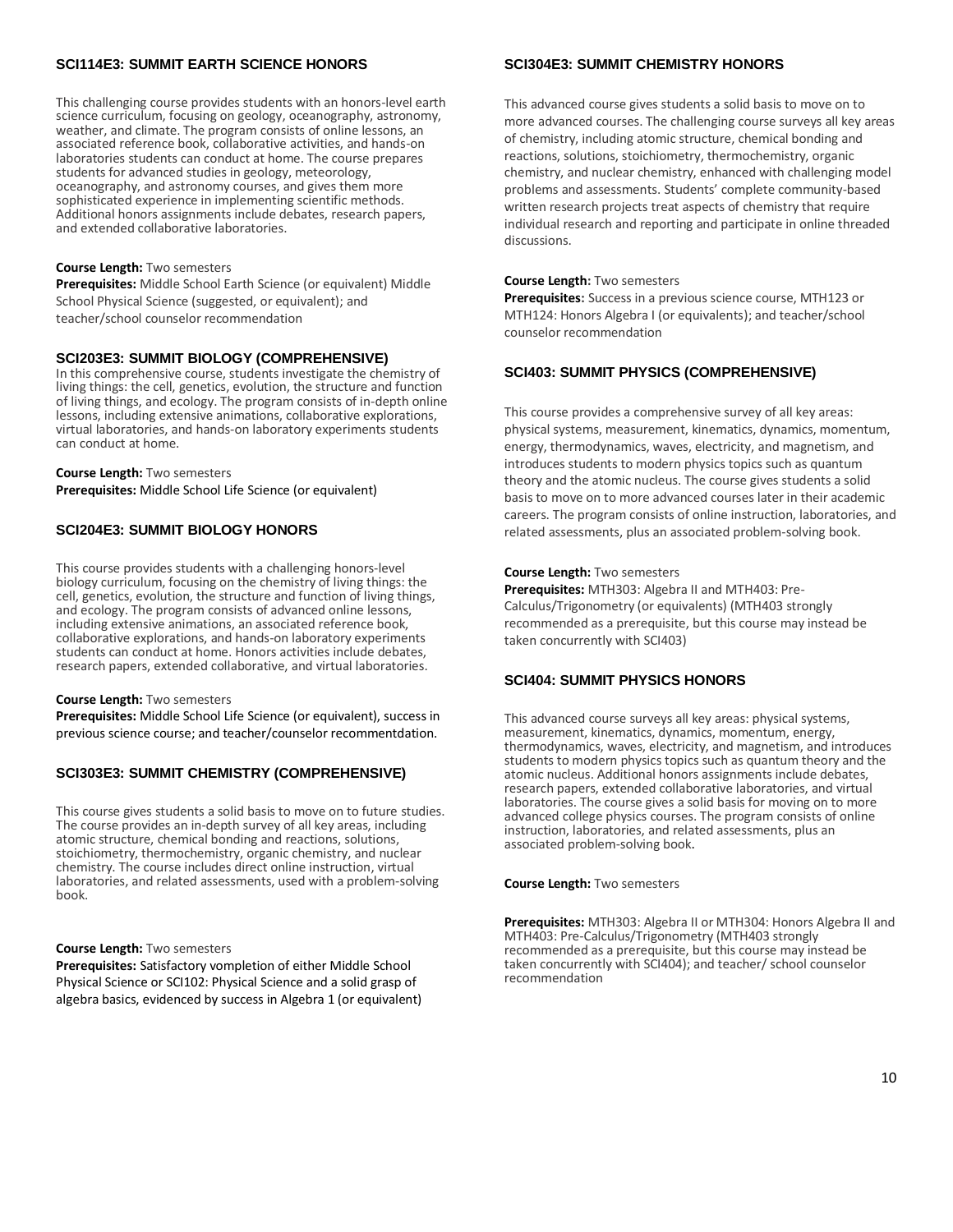#### **SCI500E5: AP® BIOLOGY**

This course guides students to a deeper understanding of biological concepts, including the diversity and unity of life, energy, and the processes of life, homeostasis, and genetics. Students learn about regulation, communication, and signaling in living organisms as well as interactions of biological systems. Students carry out a number of learning activities, including readings, interactive exercises, extension activities, hands-on laboratory experiments, and practice assessments. These activities are designed to help students gain an understanding of the science process and critical-thinking skills necessary to answer questions on the AP® Biology exam. The content aligns to the sequence of topics recommended by the College Board.

#### **Course Length:** Two semesters

**Prerequisites:** SCI204: Honors Biology, SCI303: Comprehensive Chemistry, MTH124: Honors Algebra I (or equivalents), and teacher/school counselor recommendation required; MTH304

#### **SCI510: AP® CHEMISTRY**

Students solve chemical problems by using mathematical formulation principles and chemical calculations in addition to laboratory experiments. They build on their general understanding of chemical principles and engage in a more in-depth study of the nature and reactivity of matter. Students focus on the structure of atoms, molecules, and ions, and then go on to analyze the relationship between molecular structure and chemical and physical properties. To investigate this relationship, students examine the molecular composition of common substances and learn to transform them through chemical reactions with increasingly predictable outcomes.

#### **Course Length:** Two semesters

**Prerequisites:** SCI304: Honors Chemistry, MTH304: Honors Algebra II (or equivalents), and teacher/school counselor recommendation

#### **SCI530E4: AP® ENVIRONMENTAL SCIENCE**

The AP® Environmental Science is designed to engage students with the scientific principles, concepts, and methodologies required to understand the interrelationships within the natural world. The course requires that students identify and analyze natural and human-made environmental problems, evaluate the relative risks associated with these problems, and examine alternative solutions for resolving or preventing them. Environmental Science is interdisciplinary, embracing topics from geology, biology, environmental studies, environmental science, chemistry, and geography. The AP® Environmental course is designed to be the equivalent of a one-semester, introductory college course in environmental science.

#### **Course Length:** Two semesters

**Prerequisites:** Students must have taken at least one year of high school algebra and completed a high school earth science.

## **HISTORY AND SOCIAL SCIENCES**

(These courses fulfill the History Credit Requirement)

#### **HST103: SUMMIT WORLD HISTORY (COMPREHENSIVE)**

In this comprehensive survey of world history from prehistoric to modern times, students focus in depth on the developments and events that have shaped civilization across time. The course is organized chronologically and, within broad eras, regionally. Lessons address developments in religion, philosophy, the arts, science and technology, and political history. The course also introduces geography concepts and skills within the context of the historical narrative. Online lessons and assessments complement World History: Our Human Story, a textbook written and published by  $K^{12}$ . Students are challenged to consider topics in depth as they analyze primary sources and maps, create timelines, and complete other projects—practicing historical thinking and writing skills as they explore the broad themes and big ideas of human history.

**Course Length:** Two semesters **Prerequisites:** K12 Middle School American History A, World History A or World History B (or equivalents)

#### **HST104: SUMMIT HONORS WORLD HISTORY**

In this challenging survey of world history from prehistoric to modern times, students focus in-depth on the developments and events that have shaped civilization across time. The course is organized chronologically and, within broad eras, regionally. Lessons address developments in religion, philosophy, the arts, science and technology, and political history. The course also introduces geography concepts and skills within the context of the historical narrative. Online lessons and assessments complement World History: Our Human Story, a textbook written and published by K<sup>12</sup>. Students are challenged to consider topics in depth as they analyze primary sources and maps, create timelines, and complete other projects—practicing advanced historical thinking and writing skills as they explore the broad themes and big ideas of human history. Students complete an independent honors project each semester.

**Course Length:** Two semesters **Prerequisites:** K12 Middle School American History A, World History A or World History B (or equivalents)

#### **HST303: SUMMIT U.S. HISTORY (COMPREHENSIVE)**

This course is a full-year survey that provides students with a comprehensive view of American history from the first migrations of nomadic peoples to North America to recent events. Readings are primarily drawn from Stride's The American Odyssey: A History of the United States. Online lessons help students organize their studies, explore topics in depth, analyze events from multiple points of view, review in preparation for assessments, practice skills of historical thinking and analysis, and connect historical events to current events. Activities include analyzing primary sources and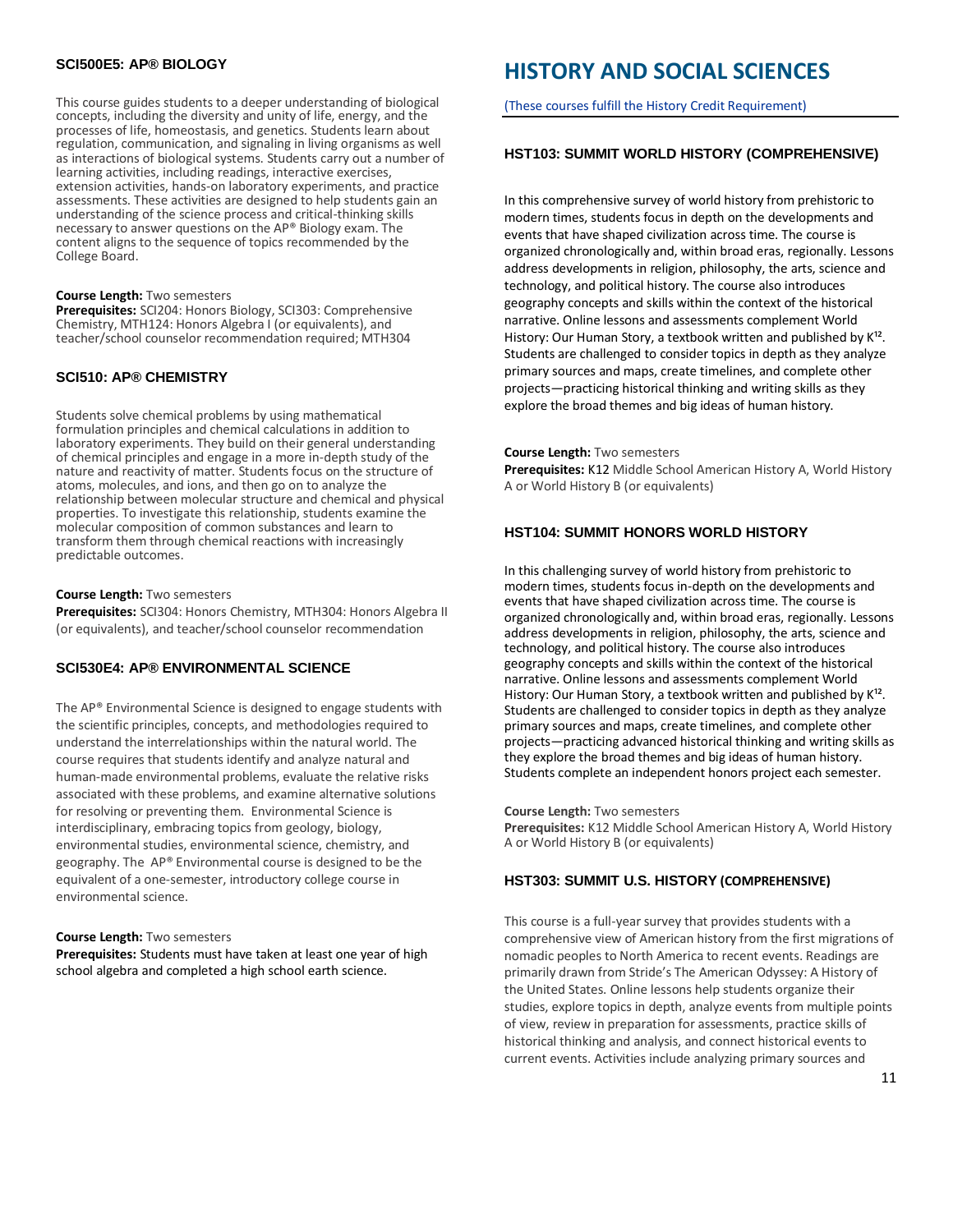maps, completing written assignments, and conducting research.

**Course Length:** Two semesters **Prerequisite:** HST103: World History (or equivalents)

#### **HST304: SUMMIT HONORS U.S. HISTORY**

This course is a challenging full-year survey that provides students with a comprehensive view of American history from the first migrations of nomadic people to North America to recent events. Readings are drawn from K12's *The American Odyssey: A History of the United States*. Online lessons help students organize their study, explore topics in-depth, review in preparation for assessments, and practice advanced skills of historical thinking and analysis. Activities include analyzing primary sources and maps, creating timelines, completing projects and written assignments, and conducting independent research. Students complete independent projects each semester.

**Course Length:** Two semesters

**Prerequisites:** HST103: World History, HST104: Honors World History (or equivalents), and teacher/school counselor recommendation

#### **HST403: SUMMIT U.S. GOVERNMENT AND POLITICS**

Students study the history, organization, and functions of the U.S. government. Beginning with the Declaration of Independence and continuing through to the present day, students explore the relationship between individual Americans and their governing bodies. Students take a close look at the political culture of our country and gain insight into the challenges faced by citizens, elected government officials, political activists, and others. Students also learn about the roles of political parties, interest groups, the media, and the Supreme Court. They analyze current and historical issues from multiple points of view to practice and deepen their critical thinking skills.

#### **Course Length:** One semester

**Prerequisite:** HST303: U.S. History (or equivalent) is recommended but not required

#### **HST413: SUMMIT U.S. AND GLOBAL ECONOMICS**

In this course on economic principles, students explore the choices they face as producers, consumers, investors, and taxpayers. Students apply what they learn to real-world simulation problems. Topics of study include markets from historic and contemporary perspectives; supply and demand; theories of early economic philosophers such as Adam Smith and David Ricardo; theories of value; money (what it is, how it evolved, and the roles of banks, investment houses, and the Federal Reserve); Keynesian economics; how capitalism functions, focusing on productivity, wages, investment, and growth; issues of capitalism, such as

unemployment, inflation, and the national debt; and the effects of globalization. Students also refine their critical thinking skills by analyzing economic issues from multiple perspectives.

#### **Course Length:** One semester

**Prerequisite:** HST403: U.S. Government and Politics (or equivalent) is recommended but not required

#### **HST500: AP® U.S. HISTORY**

Students explore and analyze the economic, political, and social transformation of the United States since the time of the first European encounters. Students are asked to master not only the wide array of factual information necessary to do well on the AP® exam, but also to practice skills of critical analysis of historical information and documents. Students read primary and secondary source materials and analyze problems presented by historians to gain insight into the challenges of interpretation and the ways in which historical events have shaped American society and culture. The content aligns to the sequence of topics recommended by the College Board and to widely used textbooks. The course prepares students for the AP Exam.

#### **Course Length:** Two semesters

**Prerequisites:** Success in a previous history course and teacher/ school counselor recommendation

#### **HST510: AP® U.S. GOVERNMENT AND POLITICS**

This course is the equivalent of an introductory college-level course. Students explore the operations and structure of the U.S. government and the behavior of the electorate and politicians. Students gain the analytical perspective necessary to evaluate political data, hypotheses, concepts, opinions, and processes and learn how to gather data about political behavior and develop their own theoretical analysis of American politics. Students also build the skills they need to examine general propositions about government and politics, and to analyze specific relationships between political, social, and economic institutions. Students prepare for the AP® Exam and further study in political science, law, education, business, and history.

#### **Course Length:** One semester

**Prerequisites:** HST304: Honors U.S. History (or equivalent); and teacher/school counselor recommendation

#### **HST520E3: AP® MACROECONOMICS**

This course is the equivalent of an introductory college-level course. Students learn why and how the world economy can change from month to month, how to identify trends in our economy, and how to use those trends to develop performance measures and predictors of economic growth or decline. Students also examine how individuals and institutions are influenced by employment rates, government spending, inflation, taxes, and production. Students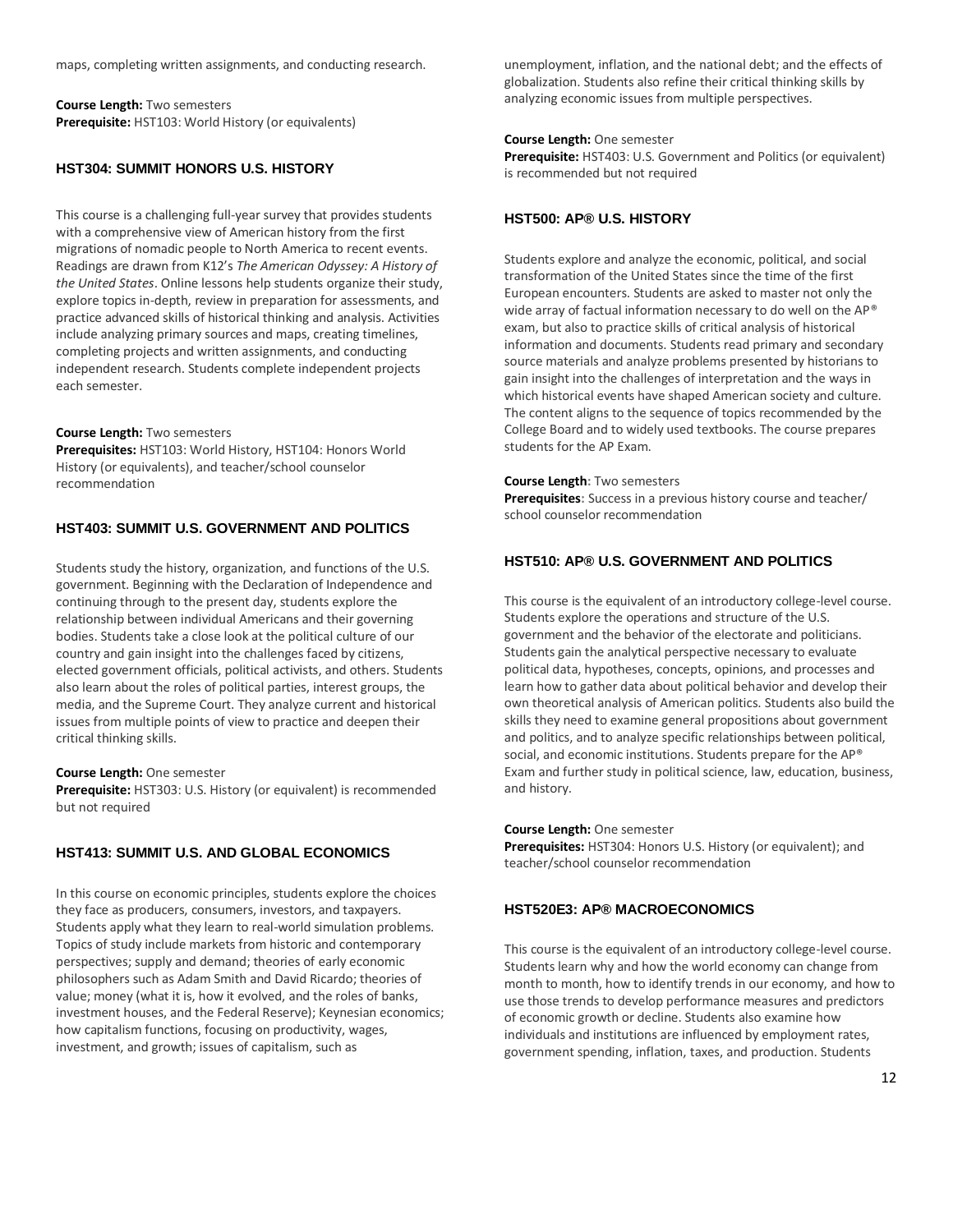prepare for the AP® Exam and further study in business, political science, and history.

#### **Course Length:** One semester

**Prerequisites:** MTH309: Summit Algebra 2 Honors (or equivalent); and teacher/school counselor recommendation

#### **HST530E3: AP® MICROECONOMICS**

This course is the equivalent of an introductory college-level course. Students explore the behavior of individuals and businesses as they exchange goods and services in the marketplace. Students learn why the same product can cost different amounts at different stores, in different cities, and at different times. Students also learn to spot patterns in economic behavior and learn how to use those patterns to explain buyer and seller behavior under various conditions. Lessons promote an understanding of the nature and function of markets, the role of scarcity and competition, the influence of factors such as interest rates on business decisions, and the role of government in the economy. Students prepare for the AP® exam and further study in business, history, and political science.

#### **Course Length:** One semester

**Prerequisites:** MTH309: Honors Algebra II (or equivalent); and teacher/school counselor recommendation

#### **HST540E3: AP® PSYCHOLOGY**

AP**®** Psychology provides an overview of current psychological research methods and theories. Students will explore the therapies used by professional counselors and clinical psychologists and examine the reasons for normal human reactions: how people learn and think, the process of human development and human aggression, altruism, intimacy, and self-reflection. They will study core psychological concepts, such as the bran and sense function, and learn to gauge human reactions, gather information, and form meaningful syntheses. The course exposes students to facts, research, appropriate terminology, and major figures in the world of psychology. The equivalent of a 100-level college survey course, AP Psychology prepares students for the AP Exam and for further studies in psychology and life sciences. The content aligns to College Board Course and Exam Description for Psychology.

#### **Course Length:** One semester

**Prerequisites:** Success in a previous history course and teacher/ school counselor recommendation

#### **HST560E3: AP® WORLD HISTORY**

This course spans the Neolithic Age to the present in a rigorous academic format organized by chronological periods and viewed through fundamental concepts and course themes. Students analyze the causes and processes of continuity and change across historical periods. Themes include human-environment interaction, cultures, expansion and conflict, political and social structures, and economic systems. In addition, to mastering historical content, students cultivate historical thinking skills that involve crafting arguments based on evidence, identifying causation, comparing and supplying context for events and phenomena, and developing historical

interpretation. Students prepare for the AP® World History exam.

#### **Course Length:** Two semesters

**Prerequisites:** Success in a previous history course and teacher/ school counselor recommendation

### **WORLD LANGUAGES**

(These courses fulfill the World Language Credit Requirement)

#### **WLG100: SPANISH I (COMPREHENSIVE)**

Students begin their introduction to Spanish by focusing on the four key areas of world language study: listening, speaking, reading, and writing. The course represents an ideal blend of language- learning pedagogy and online learning. Each unit consists of a new vocabulary theme and grammar concept, reading, and listening comprehension activities speaking and writing activities, multimedia cultural presentations, and interactive activities and practices that reinforce vocabulary and grammar. There is a strong emphasis on providing context and conversational examples for the language concepts presented in each unit. Students should expect to be actively engaged in their own language learning; become familiar with common vocabulary terms and phrases; comprehend a wide range of grammar patterns; participate in simple conversations and respond appropriately to basic conversational prompts: analyze and compare cultural practices, products, and perspectives of various Spanish-speaking countries; and take frequent assessments by which their language progression can be monitored.

#### **Course Length:** Two semesters

*Note: Students who have already completed Middle School Spanish 2 should enroll in Spanish II rather than in Spanish I.*

#### **WLG200: SPANISH II (COMPREHENSIVE)**

Students continue their study of Spanish by further expanding their knowledge of key vocabulary topics and grammar concepts. Students not only begin to comprehend listening and reading passages more fully, but they also start to express themselves more meaningfully in both speaking and writing. Each unit consists of a new vocabulary theme and grammar concept, reading, and listening comprehension activities speaking and writing activities, multimedia cultural presentations, and interactive activities and practices that reinforce vocabulary and grammar. There is a strong emphasis on providing context and conversational examples for the language concepts presented in each unit. Students should expect to be actively engaged in their language learning; understand common vocabulary terms and phrases; use a wide range of grammar patterns in their speaking and writing; participate in conversations and respond appropriately to conversational prompts; analyze and compare cultural practices, products, and perspectives of various Spanish-speaking countries; and take frequent assessments where their language progression can be monitored. By semester 2, the course is conducted almost entirely in Spanish.

#### **Course Length:** Two semesters

**Prerequisites:** WLG100: Spanish I or Middle School Spanish 1 and 2 (or equivalents)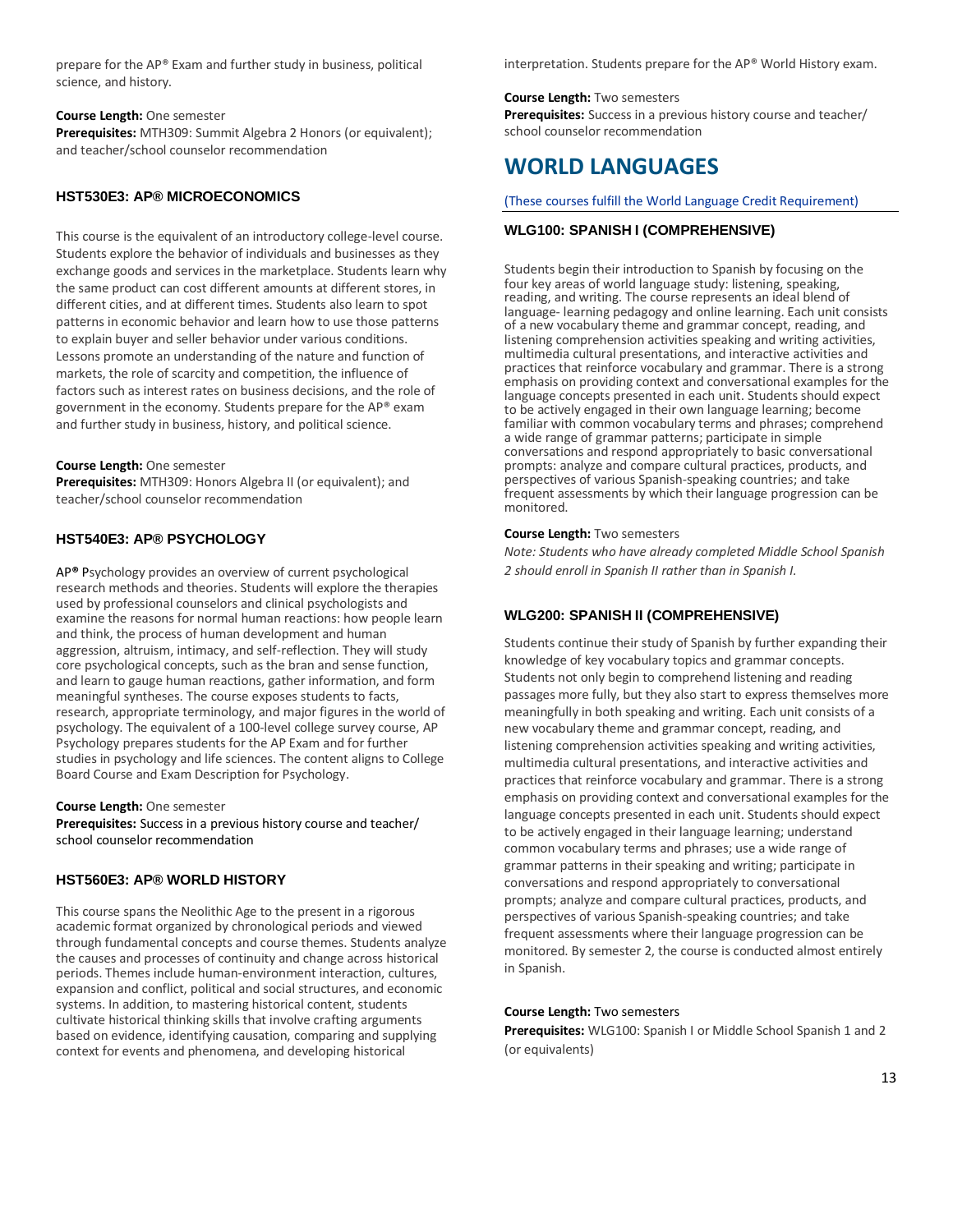#### **WLG300: SPANISH III (COMPREHENSIVE)**

Students further deepen their understanding of Spanish by focusing on the three modes of communication: interpretive, interpersonal, and presentational. Each unit consists of a variety of activities that teach the students how to understand more difficult written and spoken passages, to communicate with others through informal speaking and writing interactions, and to express their thoughts and opinions in more formal spoken and written contexts. Students should expect to be actively engaged in their own language learning; use correct vocabulary terms and phrases naturally; incorporate a wide range of grammar concepts consistently and correctly while speaking and writing; participate in conversations covering a wide range of topics and respond appropriately to conversational prompts; analyze and compare cultural practices, products, and perspectives of various Spanishspeaking countries; read and analyze important pieces of Hispanic literature, and take frequent assessments where their language progression can be monitored.

**Course Length:** Two semesters **Prerequisite:** WLG200: Spanish II (or equivalent)

#### **WLG500: AP® SPANISH LANGUAGE AND CULTURE**

The AP® Spanish Language and Culture course is an advanced language course in which students acquire proficiencies that expand their cognitive, analytical, and communicative skills. The AP® Spanish Language and Culture course prepare students for the College Board's AP® Spanish Language and Culture exam. It uses as its foundation the three modes of communication (interpersonal, interpretive, and presentational) as defined in the Standards for Foreign Language Learning in the 21st Century. The course is designed as an immersion experience and is conducted almost exclusively in Spanish. In addition, all student work, practices, projects, participation, and assessments are in Spanish. The course teaches language structures in context and focuses on the development of fluency to convey meaning. Students explore culture in both contemporary and historical contexts to develop an awareness and appreciation of cultural products, practices, and perspectives. In addition, students participate in a forum where they are able to share their own opinions and comments about various topics and comment on other students' posts. The course also makes great use of the Internet for updated and current material.

#### **Course Length:** Two semesters

**Prerequisites:** Strong success in WLG300: Spanish III (or equivalent) and teacher/school counselor recommendation

#### **WLG110: FRENCH I (COMPREHENSIVE)**

Students begin their introduction to French by focusing on the four key areas of world language study: listening, speaking, reading, and writing. The course represents an ideal blend of language-learning pedagogy and online learning. Each unit consists of a new vocabulary theme and grammar concept, reading, and listening comprehension activities speaking and writing activities, multimedia cultural presentations, and interactive activities and

practices that reinforce vocabulary and grammar. There is a strong emphasis on providing context and conversational examples for the language concepts presented in each unit. Students should expect to be actively engaged in their own language learning; become familiar with common vocabulary terms and phrases; comprehend a wide range of grammar patterns; participate in simple conversations and respond appropriately to basic conversational prompts; analyze and compare cultural practices, products, and perspectives of various French-speaking countries; and take frequent assessments where their language progression can be monitored.

#### **Course Length:** Two semesters

*Note: Students who have already completed Middle School French 2 should enroll in French II rather than in French I.*

#### **WLG210: FRENCH II (COMPREHENSIVE)**

Students continue their study of French by further expanding their knowledge of key vocabulary topics and grammar concepts. Students not only begin to comprehend listening and reading passages more fully, but they also start to express themselves more meaningfully in both speaking and writing. Each unit consists of a new vocabulary theme and grammar concept, reading, and listening comprehension activities speaking and writing activities, multimedia cultural presentations, and interactive activities and practices that reinforce vocabulary and grammar. There is a strong emphasis on providing context and conversational examples for the language concepts presented in each unit. Students should expect to be actively engaged in their own language learning; understand common vocabulary terms and phrases; use a wide range of grammar patterns in their speaking and writing; participate in conversations and respond appropriately to conversational prompts; analyze and compare cultural practices, products, and perspectives of various French-speaking countries; and take frequent assessments where their language progression can be monitored. By semester 2, the course is conducted almost entirely in French.

#### **Course Length:** Two semesters

**Prerequisites:** WLG110: French I or Middle School French 1 and 2 (or equivalents)

#### **WLG310: FRENCH III (COMPREHENSIVE)**

Students further deepen their understanding of French by focusing on the three modes of communication: interpretive, interpersonal, and presentational. Each unit consists of a variety of activities that teach the students how to understand more difficult written and spoken passages, to communicate with others through informal speaking and writing interactions, and to express their thoughts and opinions in both formal and informal spoken and written contexts. Students should expect to be actively engaged in their own language learning; use correct vocabulary terms and phrases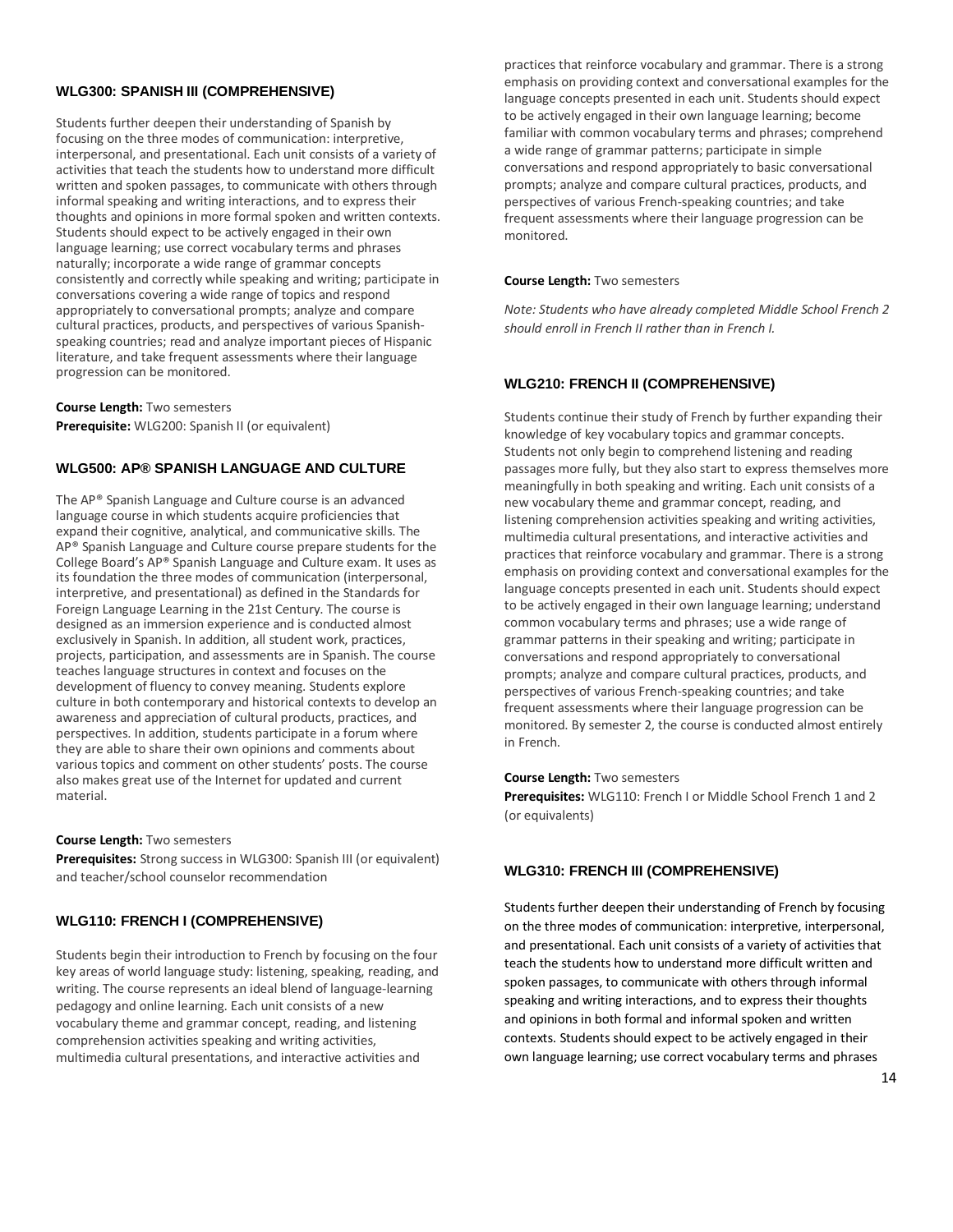naturally; incorporate a wide range of grammar concepts consistently and correctly while speaking and writing; participate in conversations covering a wide range of topics; respond appropriately to conversational prompts; analyze and compare cultural practices, products, and perspectives of various Frenchspeaking countries; read and analyze important pieces of literature, and take frequent assessments where their language progression can be monitored.

**Course Length:** Two semesters **Prerequisite:** WLG210: French II (or equivalent)

#### **WLG510: AP® FRENCH LANGUAGE AND CULTURE**

The AP® French Language and Culture course is an advanced language course in which students prepare for the AP® French Language and Culture exam. It uses as its foundation the three modes of communication: interpersonal, interpretive, and presentational. The course is conducted almost exclusively in French. The course teaches language structures in context and focuses on the development of fluency to convey meaning. Students explore culture in both contemporary and historical contexts to develop an awareness and appreciation of cultural products, practices, and perspectives. Students should expect to listen to, read, and understand a wide variety of authentic French language materials and sources; demonstrate proficiency in interpersonal, interpretive, and presentational communication using French; gain knowledge and understanding of the cultures of the Francophone world; use French to connect with other disciplines and expand knowledge in a wide variety of contexts; develop insight into the nature of the French language and its culture, and use French to participate in communities at home and around the world. The AP® French Language course is a collegelevel course.

#### **Course Length:** Two semesters

**Prerequisites:** Strong success in WLG310: French III (or equivalent) and teacher/school counselor recommendation

## **ADDITIONAL ENTREPRENEURIAL ELECTIVES**

#### **BUS045: ENTREPRENEURSHIP I**

In this introductory business course, students learn the basics of planning and launching their own successful business. Whether they want to start their own money-making business or create a nonprofit to help others, this course helps students develop the core skills they need to be successful. They learn how to come up with new business ideas, attract investors, market their business, and manage expenses.

**Course Length**: One semester

#### **BUS055: ENTREPRENEURSHIP II**

Students build on the business concepts they learned in Entrepreneurship I. Students continue to explore the different functions of business, while refining their technology and communication skills in speaking, writing, networking, negotiating, and listening. The purpose of this course is to prepare students to launch a small business venture.

**Course Length:** One semester **Prerequisite:** BUS045 Entrepreneurship I

#### **BUS065: MARKETING 1**

Students find out what it takes to market a product or service in today's fast-paced business environment. They learn the fundamentals of marketing using real-world business examples. They learn about buyer behavior, marketing research principles, demand analysis, distribution, financing, pricing, and product management.

**Course Length:** One semester

#### **BUS075: MARKETING 2**

Students build on the skills and concepts learned in Marketing 1 to develop a basic understanding of marketing principles and techniques. The course encourages students to think like an entrepreneur and begin preparing for a career in business and marketing. By the end of the course, students will understand what it takes to start a small business venture.

**Course Length:** One semester **Prerequisite:** BUS065 Marketing 1

#### **BUS080: INTERNATIONAL BUSINESS**

From geography to culture, global business is an exciting topic in the business community today. This course helps students develop the appreciation, knowledge, skills, and abilities needed to live and work in the global marketplace. It takes a global view on business, investigating why and how companies go international and are more interconnected. The course further provides students a conceptual tool by which to understand how economic, social, cultural, political, and legal factors influence both domestic and cross-border business. Students explore business structures, global entrepreneurship, business management, marketing, and the challenges of managing international organizations. They also cultivate a mindfulness of how history, geography, language, cultural studies, research skills, and continuing education are important in twenty-first-century business activities.

**Course Length:** One semester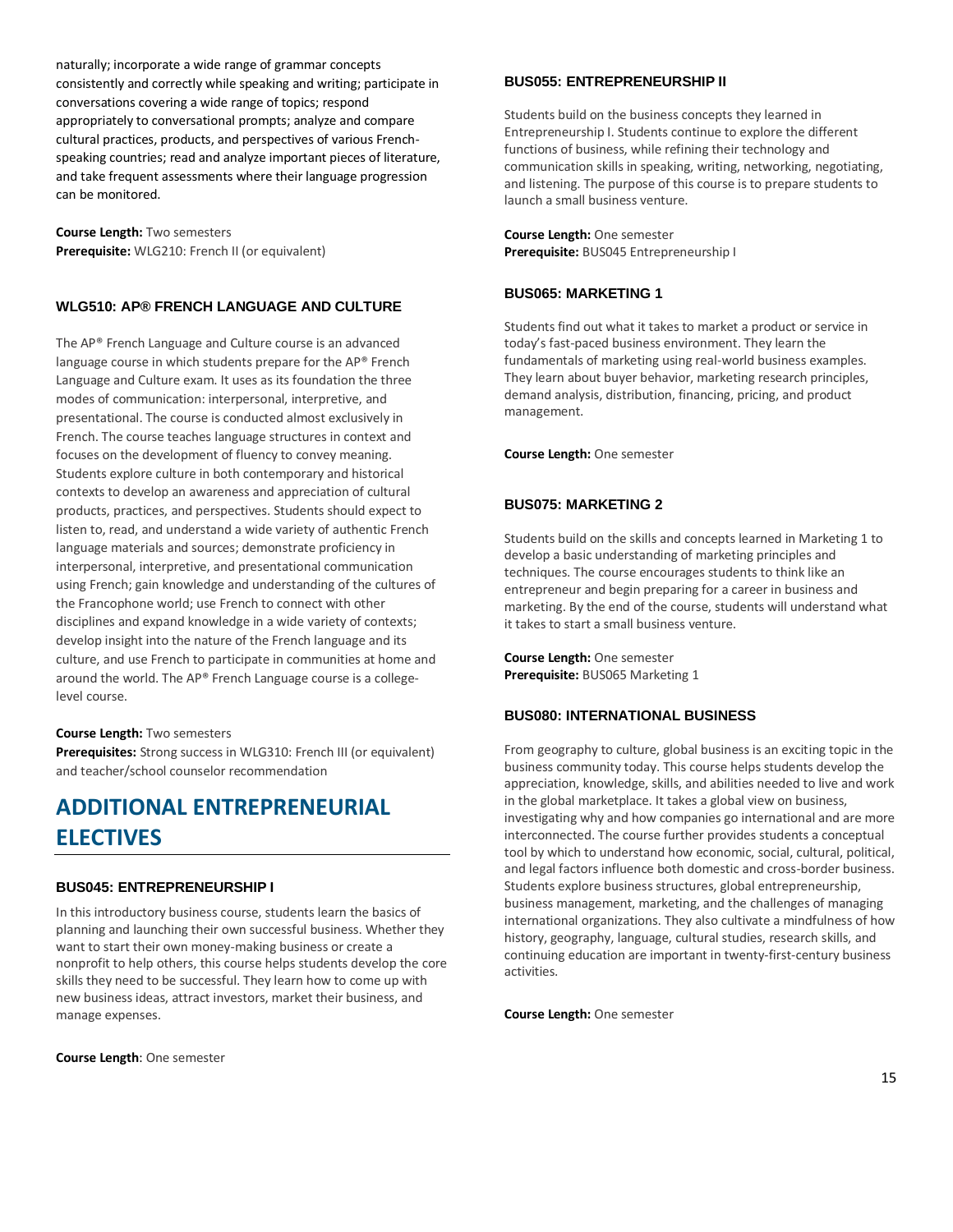#### **BUS090: SPORTS AND ENTERTAINMENT MARKETING 1**

The bright lights. The roaring crowds. The chants and cheers and applause. If you are drawn to the electricity of large events and the challenge of making events successful, a career in sports and entertainment marketing may be for you! In this course, you will trace the development of these industries, dissect their dual nature, and discover what it takes to pitch, promote, and deliver on these services. You 'll also explore the necessary steps to chart your own career path from among the professional roles that these industries need to operate. Let's get off the sidelines and hop into the primetime of the sporting and entertainment worlds!

**Course Length:** One semester

#### **BUS091: SPORTS AND ENTERTAINMENT MARKETING 2**

"Five, four, three, two, one—rest." You've learned what it looks like to work one-on-one with clients as a sports medicine professional, and now it's time to focus on the group. In this course, you will be introduced to teaching group exercise classes and providing rehabilitation services to clients facing injury and disease. You will also learn about laws that govern the work of sports medicine professionals, business concerns like insurance and staffing, and what you need to consider if you start your own fitness facility. It looks like it's time for the next set! Let's get started!

**Course Length:** One semester

#### **BUS113: ACCOUNTING 1**

This is the first semester of a two-semester course. The course teaches accounting while placing emphasis on conceptual understanding and financial statement analysis to encourage students to apply accounting concepts to real-world situations and make informed business decisions. Topics include transactions and methods of accounting for both service and merchandising businesses. Accounting 1 prepares students for the NOCTI Accounting-Basic credential.

**Course Length:** One semester

#### **BUS114: ACCOUNTING 2**

**T**his is the first semester of a two-semester course. The course teaches accounting while placing emphasis on conceptual understanding and financial statement analysis to encourage students to apply accounting concepts to real-world situations and make informed business decisions. Topics included transactions and methods of accounting for both service and merchandising businesses. Accounting 2 prepares students for the NOCTI Accounting-Advanced credential. *Note: Levels 1 and 2 must be taken in sequential order.* 

**Course Length:** One semester **Prerequisite:** BUS113 Accounting 1

#### **MTH322: SUMMIT CONSUMER MATH**

In Consumer Math, students study and review arithmetic skills they can apply in their personal lives and in their future careers. The first semester of the course begins with a focus on occupational topics; it includes details on jobs, wages, deductions, taxes, insurance, recreation and spending, and transportation. In the second semester, students learn about personal finances, checking and savings accounts, loans and buying on credit, automobile expenses, and housing expenses. Narrated slideshows help illustrate some of the more difficult content. Throughout the course, students participate in online discussions with each other and their teacher.

**Course Length:** Two semesters

#### **BUS030: SUMMIT PERSONAL FINANCE**

In this introductory finance course, students learn basic principles of economics and best practices for managing their own finances. Students learn core skills in creating budgets, developing long-term financial plans to meet their goals, and making responsible choices about income and expenses. They gain a deeper understanding of capitalism and other systems so they can better understand their role in the economy of society. Students are inspired by experiences of finance professionals and stories of everyday people and the choices they make to manage their money.

**Course Length:** Two semesters

### **ADDITIONAL STEM ELECTIVES**

#### **TCH083-DYN: ANIMATION 1 & 2**

Have you ever watched a cartoon or played a video game where the animation of characters captivated you so much you wanted to create your own? If so, it's time to immerse yourself in the world of animation. Meet the industry players such as directors, animators, and 3D modelers. Develop your story by exploring design, the 12 principles of animation, creating a storyboard, and leveraging the tools of the trade. Let's bring your story to life with animation!

**Course Length:** Two semesters

#### **TCH076E2: 3D MODELING 1**

Heart valves, cars, cartoons, and buildings may not seem to have much in common, but they all share one spectacular attribute: all originated as a 3D model. 3D modeling has changed the way the world makes things, and in this course, you'll learn the basics to begin creating in 3D! You'll learn how different 3D models are built and how to practice using a variety of modeling methods. By the end of the course, you'll walk away with a portfolio of your ingenious modeling ideas. 3D modeling is an essential part of the modern world and soon, you'll be able to contribute yourself!

**Course Length:** One semester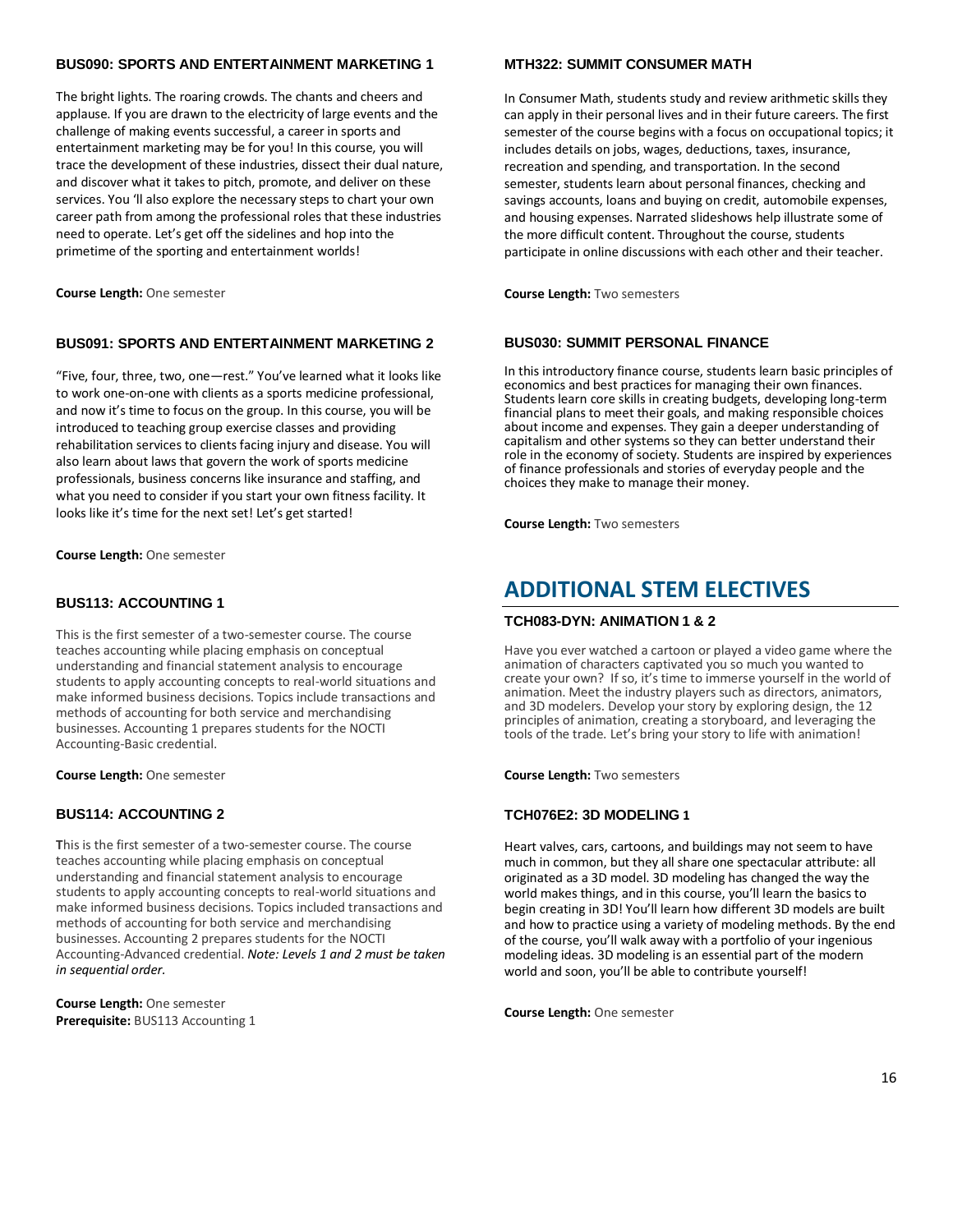#### **TCH076E2: 3D MODELING 2**

Many buildings that are rendered in the real world first are constructed in a digital 3D world that depicts the aesthetics, environment and conditions of what will come to be. In this course, you will be introduced to the tools and techniques needed to create works of 3Dart. You will bring your objects to likfe with color, texture lighting, and shadow all while simulating the movement of the world around. Are you ready to bring beautiful objects to life in a 3D world? Let's get started today!

**Course Length:** One semester

#### **TCH028: DIGITAL ARTS I**

In this exploratory course, students learn the elements and principles of design and foundational concepts of visual communication. While surveying a variety of media and art, students use image editing, animation, and digital drawing to put into practice the art principles they've learned. They explore career opportunities in the design, production, display, and presentation of digital artwork. They respond to the artwork of others and learn how to combine artistic elements to create finished pieces that effectively communicate their ideas.

**Course Length:** One semester

#### **TCH029: DIGITAL ARTS II**

Students build on the skills and concepts they learned in Digital Arts I as they develop their vocabulary of digital design elements. By the end of the course, they will have created a collection of digital art projects for their digital design portfolio.

#### **Course Length:** One semester

**Prerequisite:** TCH028: Digital Arts I (or equivalent)

#### **TCH110-CEN: INTRODUCTION TO COMPUTER SCIENCE**

This course is designed to introduce students to a contemporary overview of today's computer science. The course is non-languagespecific and provides a solid foundation using an algorithm-driven approach. To keep the course in touch with current issues, the material on emerging topics are included, such as privacy, drones, cloud computing, and net neutrality. Traditional computer science topics such as binary numbers, Boolean logic, system software, networking, information security, and language programming are also included.

**Course Length:** One semester

#### **TCH323AE2: INTRODUCTION TO JAVA PROGRAMMING**

TCH323 Introduction to Java 1 is a CodeHS course that teaches students the basics of object-oriented programming with a focus on problem-solving and algorithm development. Students learn basic Java, methods, data structures, classes, and object-oriented programming in this course. It is the first course in a two-course sequence and should be completed before TCH324 Introduction to Java 2. Lessons consist of video tutorials, short quizzes, example programs to explore, and written programming exercises, adding up to over 100 hours of hands-on programming practice in total. Several units have free-response questions that have students consider the applications of programming and incorporate examples from their own lives. At the end of each unit, students take a summative multiple- choice unit quiz that assesses their knowledge of the Java concepts covered in the unit. Included in each lesson is a formative short multiple-choice quiz.

#### **Course Length:** One semester

**Prerequisites:** TCH220-PBL Computer Science Principles or other introduction to computer science, Algebra 1 Knowledge of basic English and algebra including functions and function notation, such as *f(x) = x + 2* and *f(x) = g(h(x))*

#### **TCH323BE2: INTRODUCTION TO JAVA PROGRAMMING**

TCH324 Introduction to Java 2 is a CodeHS course that teaches students the basics of object-oriented programming with a focus on problem-solving and algorithm development. Students learn basic Java, methods, data structures, classes, and object-oriented programming in this course. It is the second course in a two-course sequence and should be completed after TCH323 Introduction to Java 1. Lessons consist of video tutorials, short quizzes, example programs to explore, and written programming exercises, adding up to over 100 hours of hands-on programming practice in total. Several units have free-response questions that have students consider the applications of programming and incorporate examples from their own lives. At the end of each unit, students take a summative multiple-choice unit quiz that assesses their knowledge of the Java concepts covered in the unit. Included in each lesson is a formative short multiple-choice quiz.

**Course Length:** One semester **Prerequisites:** TCH323AE2 Introduction to Java 1

Recomeneded : TCH220-PBL Computer Science Principles or other introduction to computer science, Algebra 1

Knowledge of basic English and Algebra including functions and function notation, such as  $f(x) = x + 2$  and  $f(x) = g(h(x))$ 

#### **TCH342E2: PYTHON PROGRAMMING 1**

TCH342 Python Programming 1 is a CodeHS course that teaches the fundamentals of computer programming as well as some advance features of the Python language. Student will develop an appreciation for how computers store and manipulate information by building simple console-based games. It is final course in a twocourse sequence and should be completed before TCH343 Introduction to Python Programming 2. Once students complete the Introduction to Python course, they will have learned materials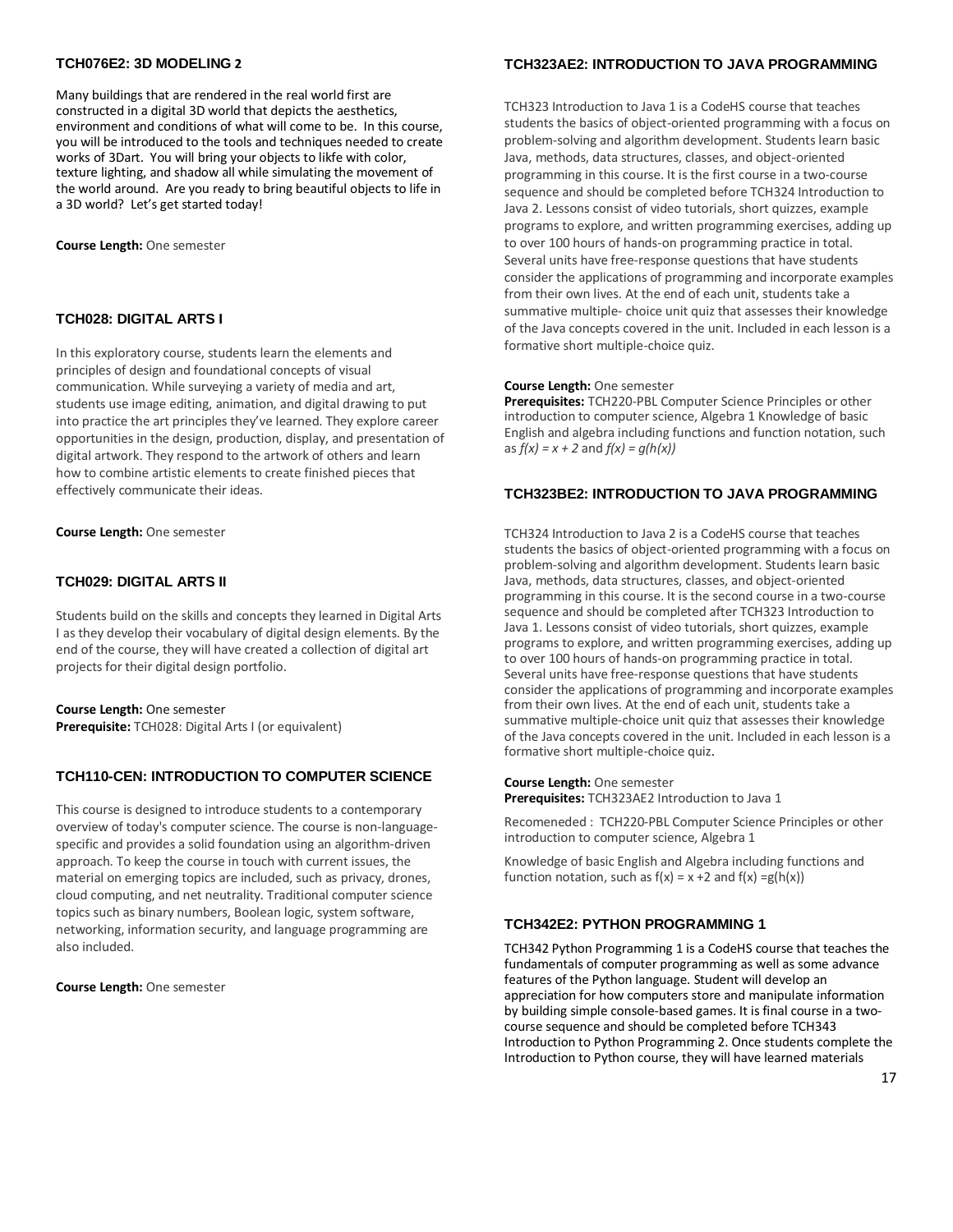equivalent to a semester college introductory course in Computer Science and able to program in Python. Lesson consists of video tutorials, short quizzes, example programs to explore, and written programming exercises, adding up to over 100 hours of hands-on programming practice in total. Several units have free responses questions that have students consider the applications of programming and incorporate examples from their own lives.

**Course Length:** One semester

#### **TCH343E2: PYTHON PROGRAMMING 2**

TCH342 Python Programming 1 is a CodeHS course that teaches the fundamentals of computer programming as well as some advance features of the Python language. Student will develop an appreciation for how computers store and manipulate information by building simple console-based games. It is the second course in a two course in a two-course sequence and should be completed after TCH342 Introduction to Python Programing 1. Once students complete the Introduction to Python course, they will have learned material equivalent to a semester college introductory course in Computer Science and be able to program in Python. Lesson consists of video tutorials, short quizzes, example programs to explore, and written programming exercises, adding up to over 100 hours of hands-on programming practice in total. Several units have free responses questions that have students consider the applications of programming and incorporate examples from their own lives.

**Course Length:** One semester **Prerequisite:** TCH342 Python Programming 1

#### **TCH031E2: DIGITAL PHOTOGRAPHY I**

Have you wondered how professional photographers manage to capture that perfect image? Gain better understanding of photography by exploring camera functions and the elements of composition wile putting theory into practice by taking your own spectacular shots! Learn how to display your work for exhibitions and develop skills important for a career as a photographer.

**Course Length:** One semester

#### **TCH032E2: DIGITAL PHOTOGRAPHY II**

Building on the prior prerequisite course, further develop your photography skills by learning more professional tips, tricks, and techniques to elevate your images. Explore various photographic styles, themes, genes, and artistic approaches. Learn more about photojournalism and how to bring your photos to life. Using this knowledge, build a portfolio of work to pursue a career in this field!

**Course Length:** One semester **Prerequisite:** TCH031E2: Digital Photography I

#### **TCH047: WEB DESIGN**

TCH047 Web Design is a CodeHS course that teaches students how to build their own web pages. Students will learn the languages HTML and CSS and will create their own live homepages to serve as portfolios of their creations. By the end of this course, students will be able to explain how web pages are developed and viewed on the Internet, analyze and fix errors in existing websites, and create their very own multi-page websites. Students will learn the foundations of user interface design, rapid prototyping, and user testing, and will work together to create professional, mobile responsive websites. Each unit of the course is broken down into lessons. Lessons consist of video tutorials, short quizzes, example web pages to explore, and web design exercises in which students develop and publish their own web sites. Each lesson includes at least one formative short multiple-choice quiz. At the end of each unit, students take a summative multiple choice unit quiz that assesses their knowledge of the concepts covered in the unit.

**Course Length:** Two semesters

#### **TCH520: DATA STRUCTURES IN C++1**

TCH520 Data Structures in C++ 1 focuses on different ways to store data, beyond traditional variables and lists. In this course, students will learn about advanced data structures, such as queues, while applying them in larger, real-world assignments and projects.The Data Structures in C++ 1 course is designed for students that have previously completed a full year computer science course, such as AP CSA. While C++ is used as the language for the course, the focus of the course is on understanding and applying advanced data structures. Prior C++ knowledge is not a prerequisite, however students should have a working knowledge of basic computer science concepts such as variables, control structures, and functions/methods in at least one programming language.The course utilizes a blended classroom approach. The content is fully web-based, with students writing and running code in the browser. Teachers utilize tools and resources provided by CodeHS to leverage time in the classroom and give focused 1-on-1 attention to students. Each unit of the course is broken down into lessons. Lessons consist of tutorials, short quizzes, example programs to explore, and written programming exercises, adding up to over 100 hours of hands-on programming practice and projects in total. Each unit ends with a comprehensive unit test that assesses a student's mastery of the material from that unit.Students write and run C++ programs in the browser using the CodeHS editor.

**Course Length:** One semester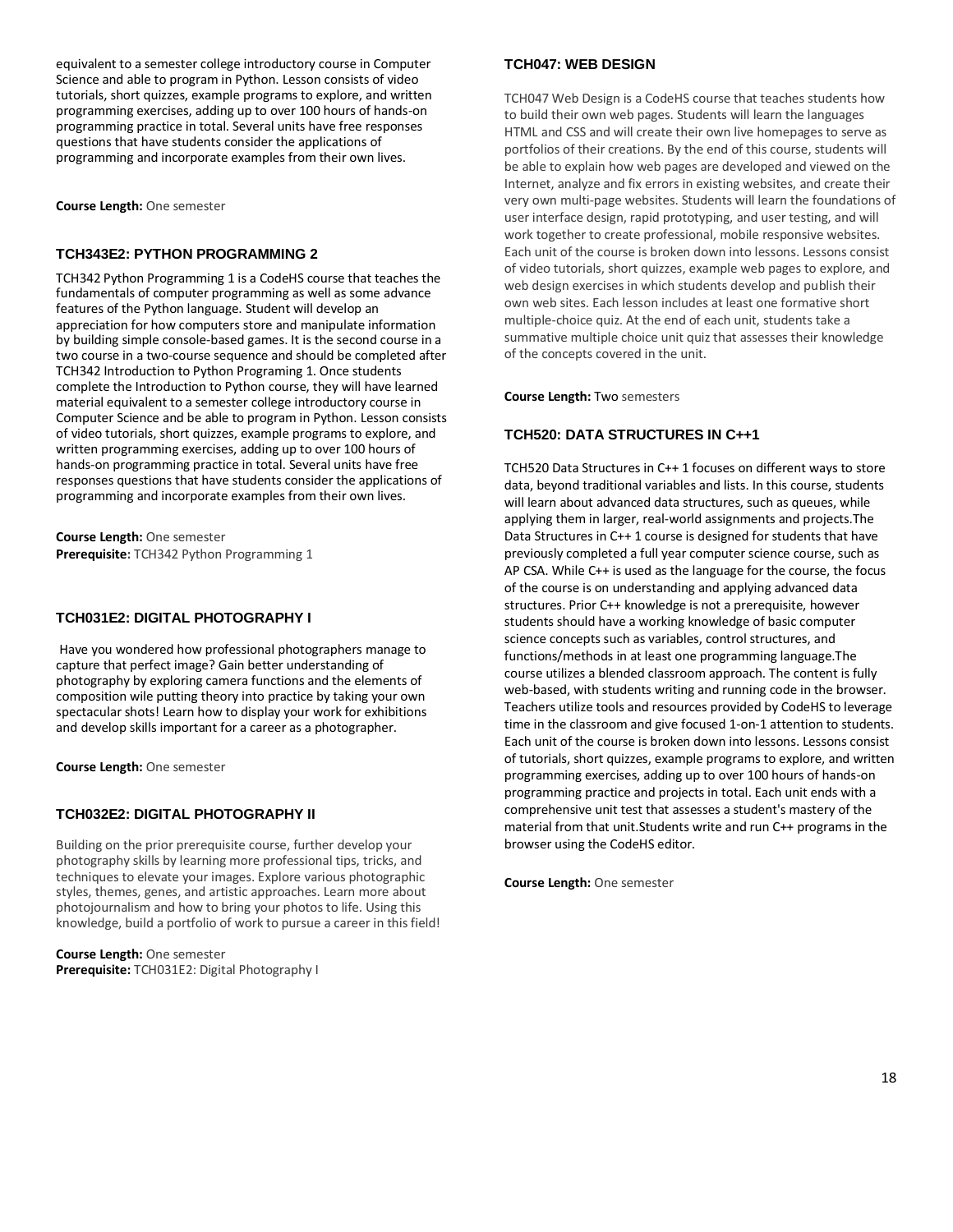#### **TCH521: DATA STRUCTURES IN C++2**

TCH521 Data Structures in C++ 2 focuses on different ways to store data, beyond traditional variables and lists. In this course, students will learn about advanced data structures such as maps, sets, etc. while applying them in larger, real-world assignments and projects. The Data Structures in C++ 2 course is designed for students that have previously completed Data Structures in C++ 1. The course utilizes a blended classroom approach. The content is fully webbased, with students writing and running code in the browser. Teachers utilize tools and resources provided by CodeHS to leverage time in the classroom and give focused 1-on-1 attention to students. Each unit of the course is broken down into lessons. Lessons consist of tutorials, short quizzes, example programs to explore, and written programming exercises, adding up to over 100 hours of hands-on programming practice and projects in total. Each unit ends with a comprehensive unit test that assesses a student's mastery of the material from that unit. Students write and run C++ programs in the browser using the CodeHS editor.

**Course Length:** One semester

**Prerequisite:** TCH520 Data Structures in C++1

#### **TCH071: GAME DESIGN 1**

With this course, students will learn about different video game software and hardware; various gaming platforms; the technical skills necessary to design games; troubleshooting and Internet safety techniques; the history of gaming; and students will even have the opportunity to create their own plan for a 2D video game! With the knowledge and skills, students will gain in this course, they can take their hobby and turn it into a potential career.

#### **Course Length:** One semester

**Note:** Software is a free download called "Unity"

**System Requirement:** Microsoft Windows 7or higher, 64bit versions only; macOS 10.11 or higher.

#### **SCI030E2: FORENSIC SCIENCE**

This course surveys key topics in forensic science, including the application of the scientific process to forensic analysis, procedures and principles of crime scene investigation, physical and trace evidence, and the law and courtroom procedures from the perspective of the forensic scientist. Through online lessons, virtual and hands-on labs, and analysis of fictional crime scenarios, students learn about forensic tools, technical resources, forming and testing hypotheses, proper data collection, and responsible conclusions.

#### **Course Length:** One semester

**Prerequisites:** Successful completion of at least two years of high school science, including SCI203: Biology (or equivalent). SCI303:

#### Chemistry is highly recommended

#### **SCI010: SUMMIT ENVIRONMENTAL SCIENCE**

This course surveys key topic areas, including the application of scientific process to environmental analysis; ecology; energy flow; ecological structures; earth systems; and atmospheric, land, and water science. Topics also include the management of natural resources and analysis of private and governmental decisions involving the environment. Students explore actual case studies and conduct five hands-on, unit-long research activities, learning that political and private decisions about the environment and the use of resources require accurate application of scientific processes, including proper data collection and responsible conclusions.

#### **Course Length:** One semester

**Prerequisites:** Success in previous high school science course and teacher/school counselor recommendation

#### **SCI020: ASTRONOMY 1**

Follow your enthusiasm for space by introducing yourself to the study of astronomy. This course will include topics such as astronomy's history and development, basic scientific laws of motion and gravity, the concepts of modern astronomy, and the methods used by astronomers to learn more about the universe. Further knowledge is gained through the study of galaxies, stars, and the origin of the universe.

**Course Length**: One semester

#### **SCI021: ASTRONOMY 2**

Building upon the prior prerequisite course, dive deeper into the universe and develop a lifelong passion for space exploration and investigation. Become familiar with the inner and outer planets of the solar system as well as the sun, comets, asteroids, and meteors. Additional topics include space travel and settlements as well as the formation of planets.

**Course Length:** One semester **Prerequisites:** SCI020 Astronomy 1

#### **OTH033: VETERINARY SCIENCE**

As animals play an increasingly important role in our lives, scientists have sought to learn more about their health and well- being. Taking a look at the pets that live in our homes, on our farms, and in zoos and wildlife sanctuaries, this course examines some of the common diseases and treatments for domestic animals. Toxins, parasites, and infectious diseases affect not only the animals around us, but at times, us humans as well! Through veterinary medicine and science, the prevention and treatment of diseases and health issues are studied and applied.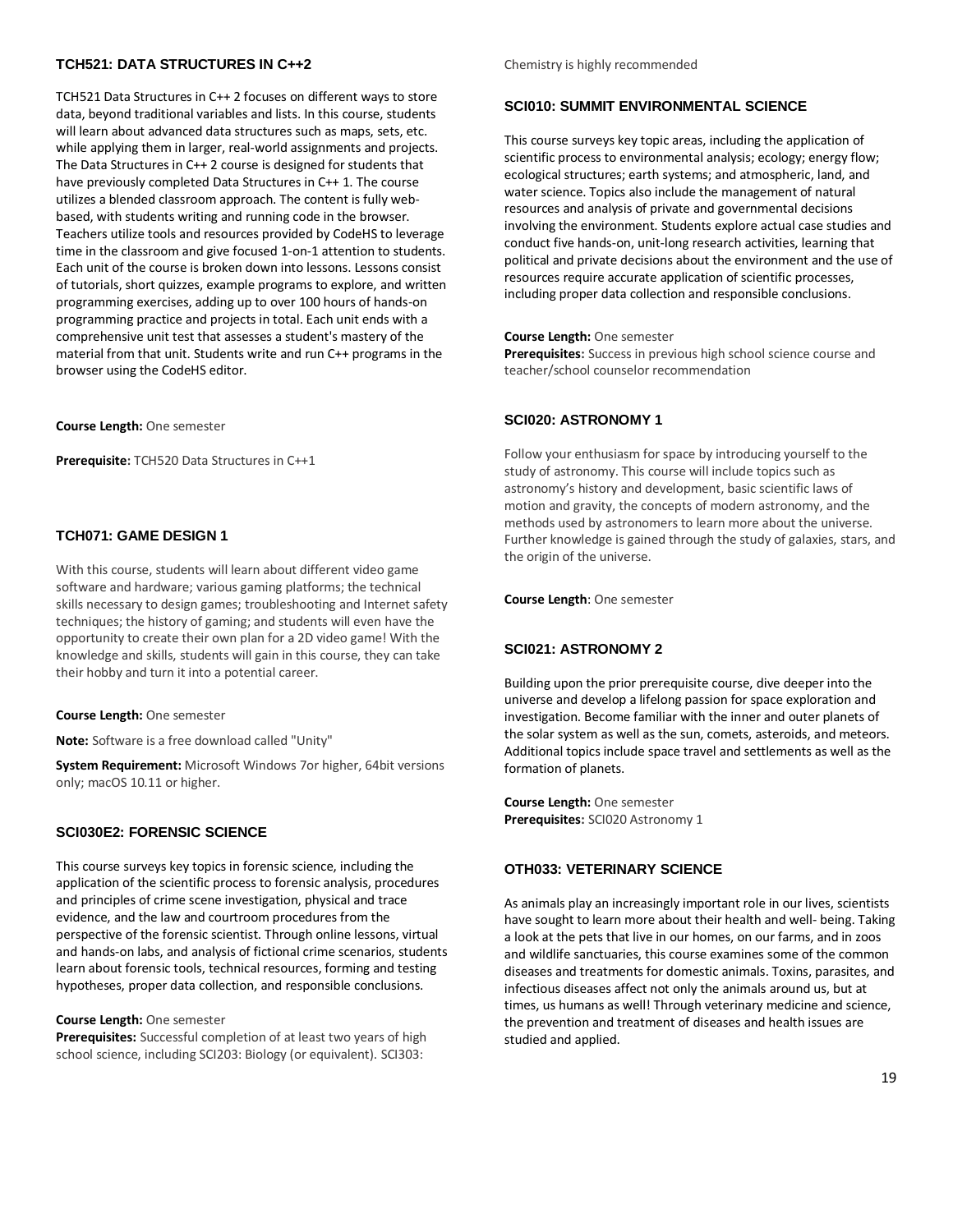#### **AGR105: AGRISCIENCE 1: INTRODUCTION**

The word "agriculture" often evokes images of farms, fields, and livestock, and while all of these representations are correct and essential, the field of Agriculture is so much more! In Agriscience I: Introduction, you'll explore how agriscientists play key roles in improving agriculture, food production, and the conservation of natural resources along with the technologies used to keep the field thriving. Are you ready to explore the diverse careers in agriscience and how you can prepare to positively impact the planet? Let's get growing!

**Course Length:** One semester

#### **HLT213: MEDICAL TERMINOLOGY 1**

This course simplifies the process of memorizing complex medical terminology by focusing on the important word parts—common prefixes, suffixes, and root words—that provide a foundation for learning hundreds of medical terms. Organized by body systems, the course follows a logical flow of information: an overview of the body system's structures and functions, a summary of applicable medical specialties, and ultimately pathology, diagnostic, and treatment procedures.

**Course Length:** One semester, offered fall semester only

#### **HLT214: MEDICAL TERMINOLOGY 2**

This course simplifies the process of memorizing complex medical terminology by focusing on the important word parts—common prefixes, suffixes, and root words—that provide a foundation for learning hundreds of medical terms. Organized by body systems, the course follows a logical flow of information: an overview of the body system's structures and functions, a summary of applicable medical specialties, and ultimately pathology, diagnostic, and treatment procedures.

**Course Length:** One semester, offered spring semester only **Prerequisite:** HLT213 Medical Terminology 2

#### **SCI330: ANATOMY AND PHYSIOLOGY**

Starting with the relationship between anatomy and physiology, students will then learn about cell structure and their processes. Learners will also discover the functions and purposes of the skeletal, muscular, nervous, and cardiovascular systems, as well as diseases that affect those systems. Students will learn about the structure, function, and interrelation between the lymphatic, immune, respiratory, digestive, urinary, and the endocrine systems. The reproductive system is also discussed along with hereditary traits and genetics. Finally, students will explore the importance of accurate patient documentation as well as technology used in the industry.

**Course Length:** Two semester

#### **OTH092: HEALTH SCIENCES I**

Will we ever find a cure for cancer? What treatments are best for conditions like diabetes and asthma? How are illnesses like meningitis, tuberculosis, and measles identified and diagnosed? Health sciences provide the answers to questions such as these. This course introduces students to the various disciplines within the health sciences, including toxicology, clinical medicine, and biotechnology. Students explore the importance of diagnostics and research in the identification and treatment of diseases.

The course presents information and terminology for the health sciences and examines the contributions of different health science areas.

**Course Length:** One semester

#### **OTH094-DYN: HEALTH SCIENCES II**

Challenging. Variable. Rewarding. These three words can be used to describe many careers in the health sciences. In this course, you will learn more about what it takes to be successful health science professional, including how to communicate with patients. You'll explore the rights and responsibilities of both patients and health science professionals in patient care and learn more about how to promote wellness among patients and health care staffs. Finally, you learn more about safety in health science settings and the challenges and procedures of the emergency care, infection control, and blood-borne pathogens.

**Course Length:** One semester

## **ADDITIONAL LIBERAL ARTS ELECTIVES**

#### **OTH091: LAW AND ORDER**

Every society has laws that its citizens must follow. From traffic laws to regulations on how the government operates, laws help provide society with order and structure. Our lives are guided and regulated by our society's legal expectations. Consumer laws help protect us from faulty goods; criminal laws help protect society from individuals who harm others, and family law handles the arrangements and issues that arise in areas like divorce and child custody. This course focuses on the creation and application of laws in various areas of society. By understanding the workings of our court system, as well as how laws are carried out, students become more informed and responsible citizens.

**Course Length:** One semester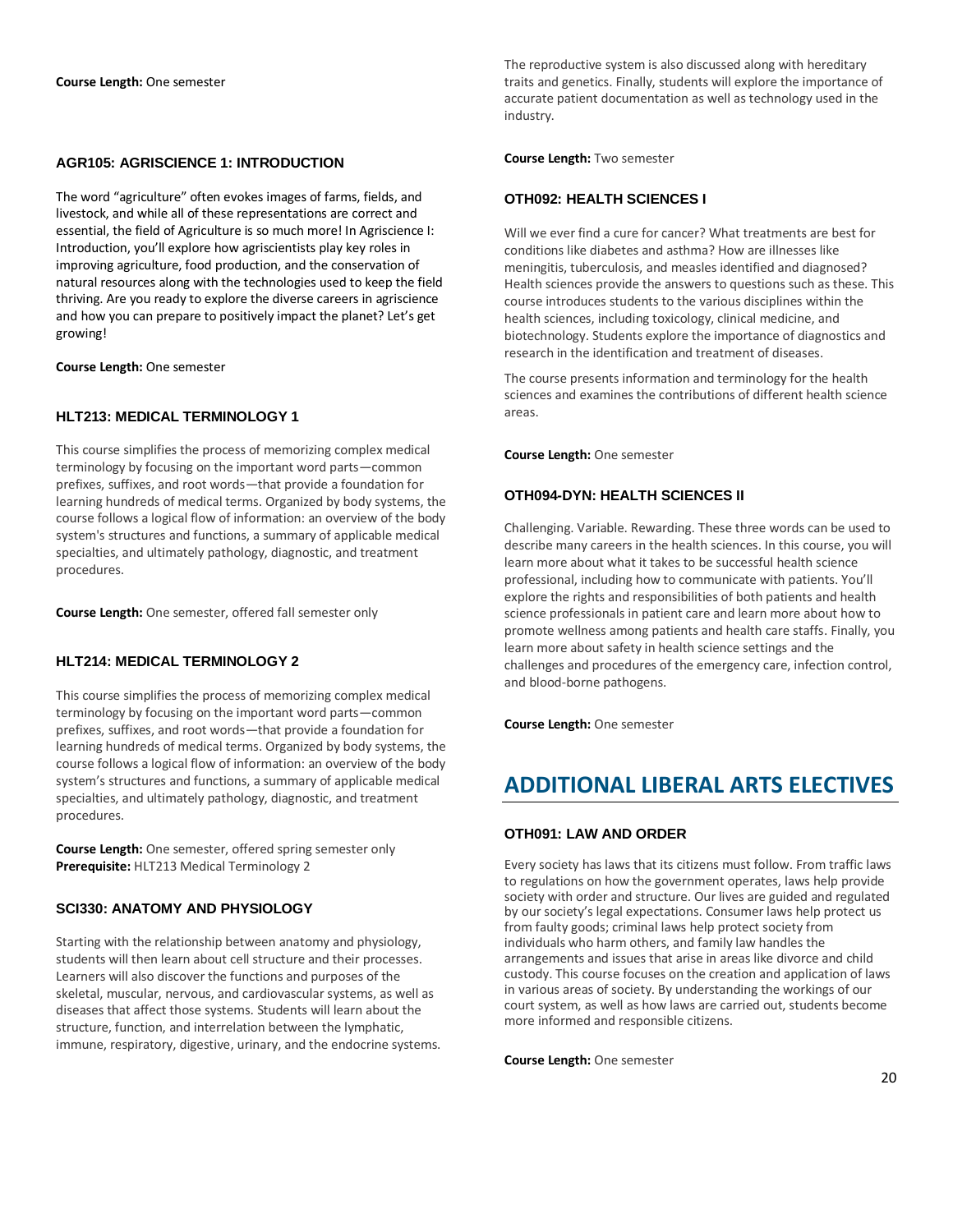#### **ENG010: SUMMIT JOURNALISM**

Students are introduced to the historical importance of journalism in America. They study the basic principles of print and online journalism as they examine the role of printed news media in our society. They learn investigative skills, responsible reporting, and journalistic writing techniques as they read, respond to, and write their own news and feature articles. Students conduct interviews, research, write and design their own publications.

#### **Course Length:** One semester

#### **HST010: APL ANTHROPOLOGY**

Anthropologists research the characteristics and origins of the cultural, social, and physical development of humans and consider why some cultures change and others come to an end. In this course, students are introduced to the five main branches of anthropology: physical, cultural, linguistic, social, and archeological. Through instruction and their own investigation and analysis, students explore these topics, considering their relationship to other social sciences such as history, geography, sociology, economics, political science, and psychology. Emulating professional anthropologists, students apply their knowledge and observational skills to the real-life study of cultures in the United States and around the world. The content in this course meets or exceeds the standards of the National Council for the Social Studies (NCSS).

**Course Length:** One semester

**Prerequisite:** HST103: World History (or equivalent) recommended as a prerequisite or co-requisite but not required

#### **HST020: PSYCHOLOGY**

In this one-semester course, students investigate why human beings think and act the way they do. This is an introductory course that broadly covers several areas of psychology. Instructional material presents theories and current research for students to critically evaluate and understand. Each unit introduces terminology, theories, and research that are critical to the understanding of psychology and includes tutorials and interactive exercises. Students learn how to define and use key terms of psychology and how to apply psychological principles to their own lives. Unit topics include: Methods of Study, Biological Basis for Behavior, Learning and Memory, Development and Individual Differences, and Psychological Disorders.

**Course Length:** One semester

#### **OTH031: ARCHAEOLOGY**

George Santayana once said, "Those who cannot remember the past are condemned to repeat it." The field of archaeology helps us better understand the events and societies of the past that have helped shape our modern world. This course focuses on the techniques, methods, and theories that guide the study of the past. Students learn how archaeological research is conducted and

interpreted as well as how artifacts are located and preserved. Finally, students learn about the relationship of material items to culture and what we can learn about past societies from these items.

#### **Course Length:** One semester **ART010: SUMMIT FINE ART**

This course combines art history, appreciation, and analysis while engaging students in hands-on creative projects. Lessons introduce major periods and movements in art history while focusing on masterworks and the intellectual, technical, and creative processes behind those works. Studio lessons provide opportunities for drawing, painting, sculpting, and other creative endeavors.

#### **Course Length:** Two semesters

**Prerequisite:** HST103: World History (or equivalent) recommended as a prerequisite or co-requisite but not required

#### **ART020: SUMMIT MUSIC APPRECIATION**

This course introduces students to the history, theory, and genres of music. The first semester covers basic music theory concepts as well as early musical forms, classical music, patriotic and nationalistic music, and twentieth-century music. The second semester presents modern traditions, including American jazz, gospel, folk, soul, blues, Latin rhythms, rock and roll, and hip hop. The course explores the history of music, from the surviving examples of rudimentary musical forms through to contemporary pieces from around the world. To comply with certain state standards for the arts, a student "performance practicum" is required for full credit each semester. The performance practicum requirement can be met through participation in supervised instrumental or vocal lessons, church or community choirs, community musical performances, or any other structured program that meets at regular intervals and provides opportunities for students to build vocal and/or instrumental skills. Parents or guardians will be required to present their student's proposed practicum to the student's teacher for approval and validate their student's regular participation in the chosen performance practicum.

**Course Length**: Two semesters

#### **ENG030: SUMMIT CREATIVE WRITING**

In this course, students explore a range of creative writing genres, including fiction, poetry, creative nonfiction, drama, and multimedia writing. They study examples of classic and contemporary selections, apply what they learn to their own writing, and develop proficiency in the writing process. They learn to evaluate the writings of others and apply evaluation criteria to their own work. By the end of the course, students will have created a well-developed portfolio of finished written works.

**Course Length:** Two semesters